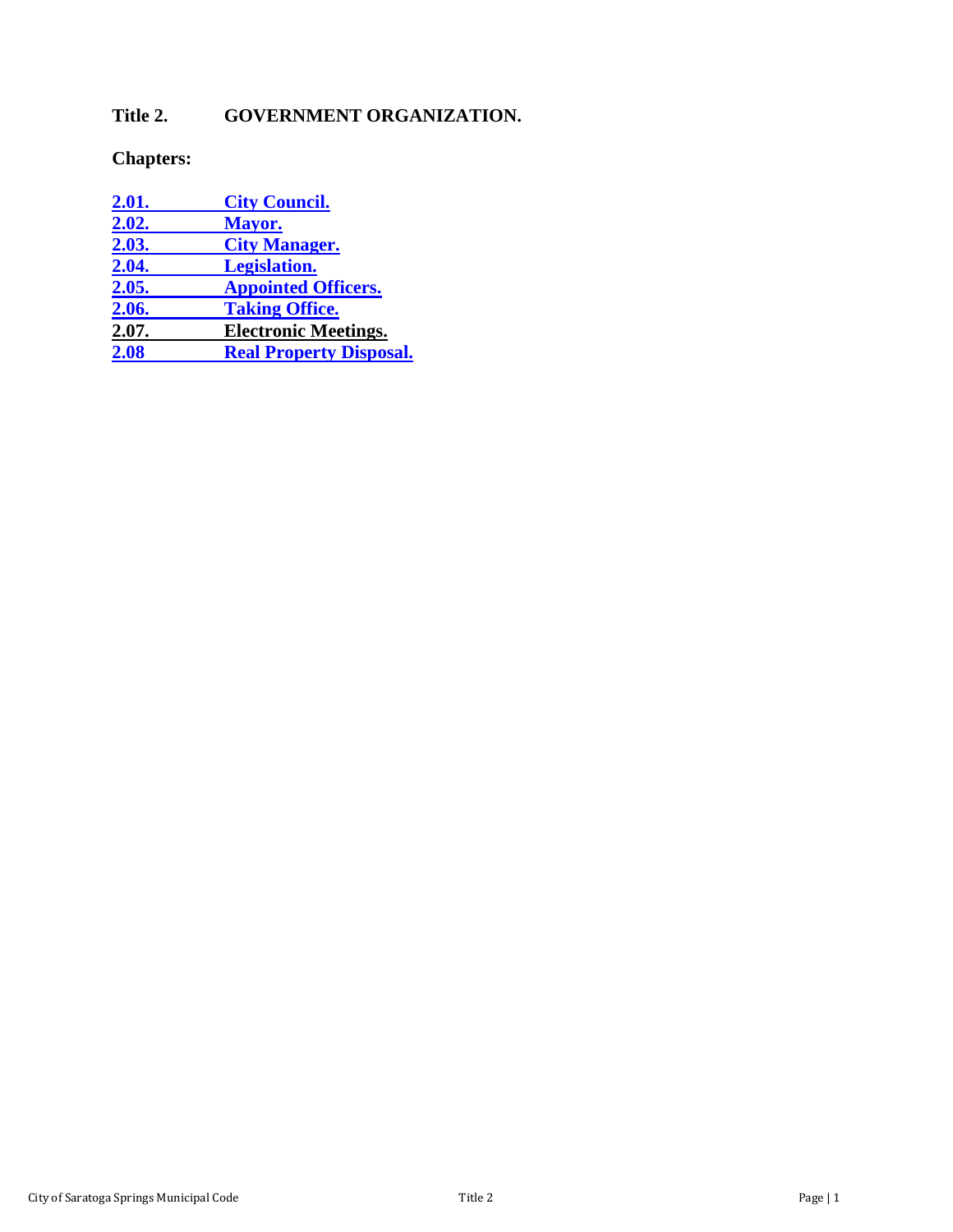<span id="page-1-0"></span>**Chapter 2.01. City Council.**

**Sections:**

| 2.01.01. | <b>Form of Government.</b>                                 |
|----------|------------------------------------------------------------|
| 2.01.02. | <b>Governing Body.</b>                                     |
| 2.01.03. | <b>Powers and Duties.</b>                                  |
| 2.01.04. | <b>Meetings.</b>                                           |
| 2.01.05. | <b>Open Meeting Law.</b>                                   |
| 2.01.06. | Agenda.                                                    |
| 2.01.07. | <b>Minutes.</b>                                            |
| 2.01.08. | <b>Public Records.</b>                                     |
| 2.01.09. | <b>Public Notice of Meetings.</b>                          |
| 2.01.10. | <b>Attendance.</b>                                         |
| 2.01.11. | <b>Rules of Procedure.</b>                                 |
| 2.01.12. | <b>Rules of Conduct.</b>                                   |
| 2.01.13. | <b>Attendance of Witnesses and Production of Evidence.</b> |
| 2.01.14. | Quorum.                                                    |
| 2.01.15. | <b>Voting.</b>                                             |
| 2.01.16. | <b>Reconsideration.</b>                                    |

#### <span id="page-1-1"></span>**2.01.01. Form of Government.**

Pursuant to Ordinance 07-1 and Utah Code §§ 10-3b-103, -301, -302, and -303, the City of Saratoga Springs operates under the six-member council form of government with a City Manager appointed by ordinance. This form of government shall not be the alternate councilmanager form of government authorized pursuant to U.C.A. §10-3b-101, et. seq.

(Ord. 13-17; Ord. 12-9; Ord. 11-9; Ord. 07-1)

## <span id="page-1-2"></span>**2.01.02. Governing Body.**

The Governing body of the City of Saratoga Springs shall be a council composed of six members, one of whom shall be the Mayor, and five of whom shall be council members, which council is hereinafter referred to as the "City Council."

(Ord. 11-9; Ord. 07-1)

## <span id="page-1-3"></span>**2.01.03. Powers and Duties.**

The City Council shall exercise the legislative and executive powers—except for executive powers delegated to the City Manager by ordinance—of the City of Saratoga Springs and may perform such other functions as may be specifically provided or necessarily implied by law.

(Ord. 12-9; Ord. 11-9; Ord. 07-1)

## <span id="page-1-4"></span>**2.01.04. Meetings.**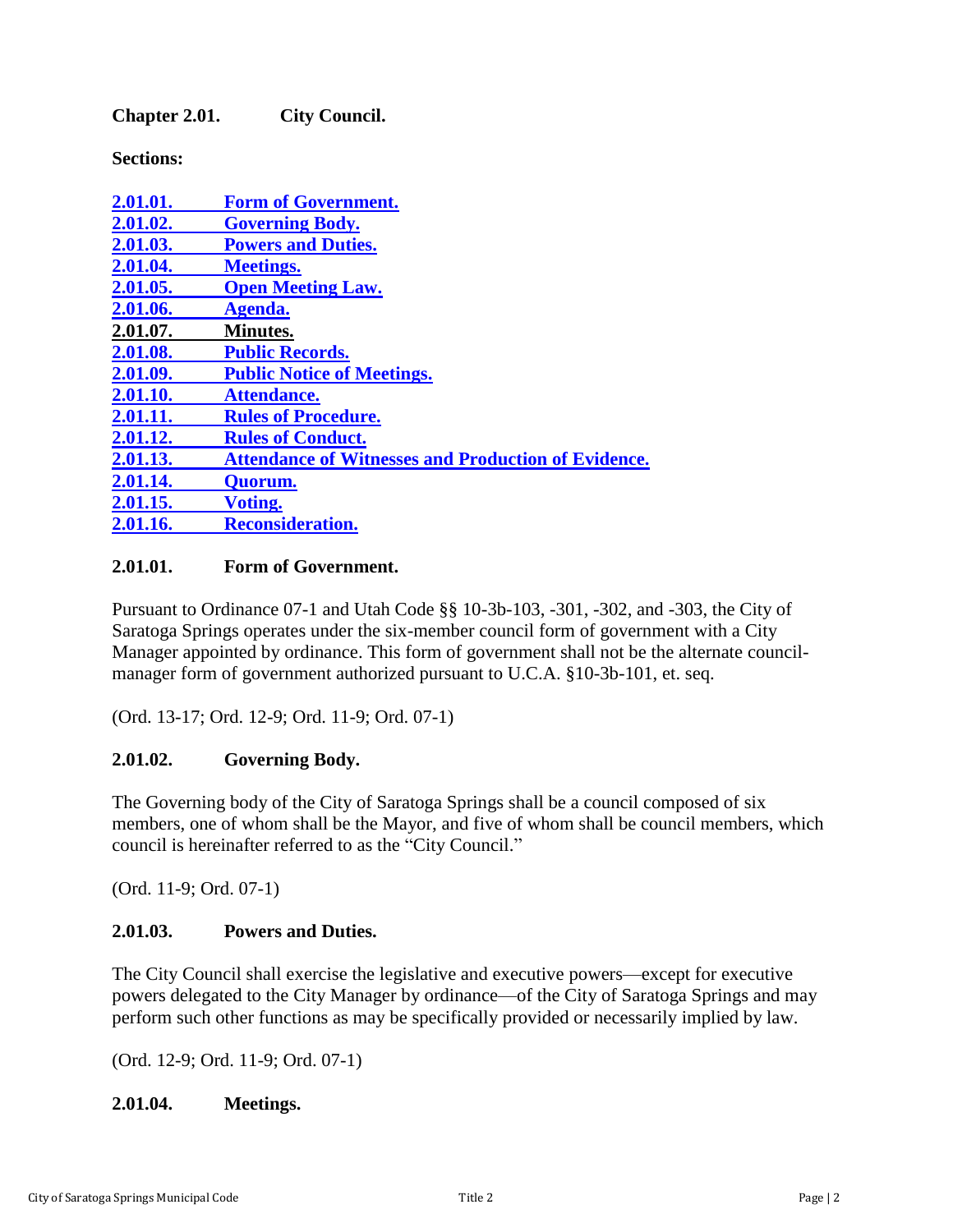# 1. **Definitions.**

- a. **"Closed Meeting"** means a meeting that is properly closed in accordance with the Utah Open and Public Meetings Act that takes place during a regular meeting, special meeting, or emergency meeting.
- b. **"Emergency Meeting"** means a meeting of an urgent or emergency nature that meets the requirements of the Utah Open and Public Meetings Act.
- c. **"Quorum"** means three members of the Council, excluding the Mayor.
- d. **"Regular Meeting"** means a meeting listed on the City Council's annual meeting schedule that meets the requirements of the Utah Open and Public Meetings Act.
- e. **"Special Meeting"** means a meeting to consider matters of a non-emergency or non-urgent nature that is not listed on the City Council's annual meeting schedule and that meets the requirements of the Utah Open and Public Meetings Act.

## 2. **Regular Meetings**.

- a. The City Council shall hold regular meetings at times and locations designated by the City Council, in accordance with an annual meeting schedule adopted by the City Council.
- b. Meetings may be cancelled or held on another day as directed by the City Council in accordance with the City Code and the Utah Open and Public Meetings Act.

## 3. **Emergency and Special Meetings**.

a. **Emergency Meetings.** The City Council may call emergency meetings to consider matters of an emergent or urgent nature so long as the requirements of the Utah Open and Public Meetings Act are met.

## b. **Special Meetings.**

- i. The Mayor or any two Council Members may call a special meeting for the purpose of discussing and acting upon any business of the City so long as the requirements of the Utah Open and Public Meetings Act are met.
- ii. The calling of a special meeting shall be entered into the minutes of the City Council.

## 4. **Closed Meetings**.

- a. During a properly-held open meeting, the City Council may choose to hold a closed meeting if at least two-thirds of the City Council present, not including the Mayor, vote to commence a closed meeting to discuss certain items allowed per the Utah Open and Public Meetings Act.
- b. The reasons for holding a closed meeting and the vote, either for or against the proposition to hold such a meeting, cast by each member by name, shall be entered on the minutes of the meeting.
- c. No ordinance, resolution, rule, regulation, contract, or appointment shall be approved at a closed meeting, except as otherwise allowed by the Utah Open and Public Meetings Act.

## 5. **Adjourned Meetings**.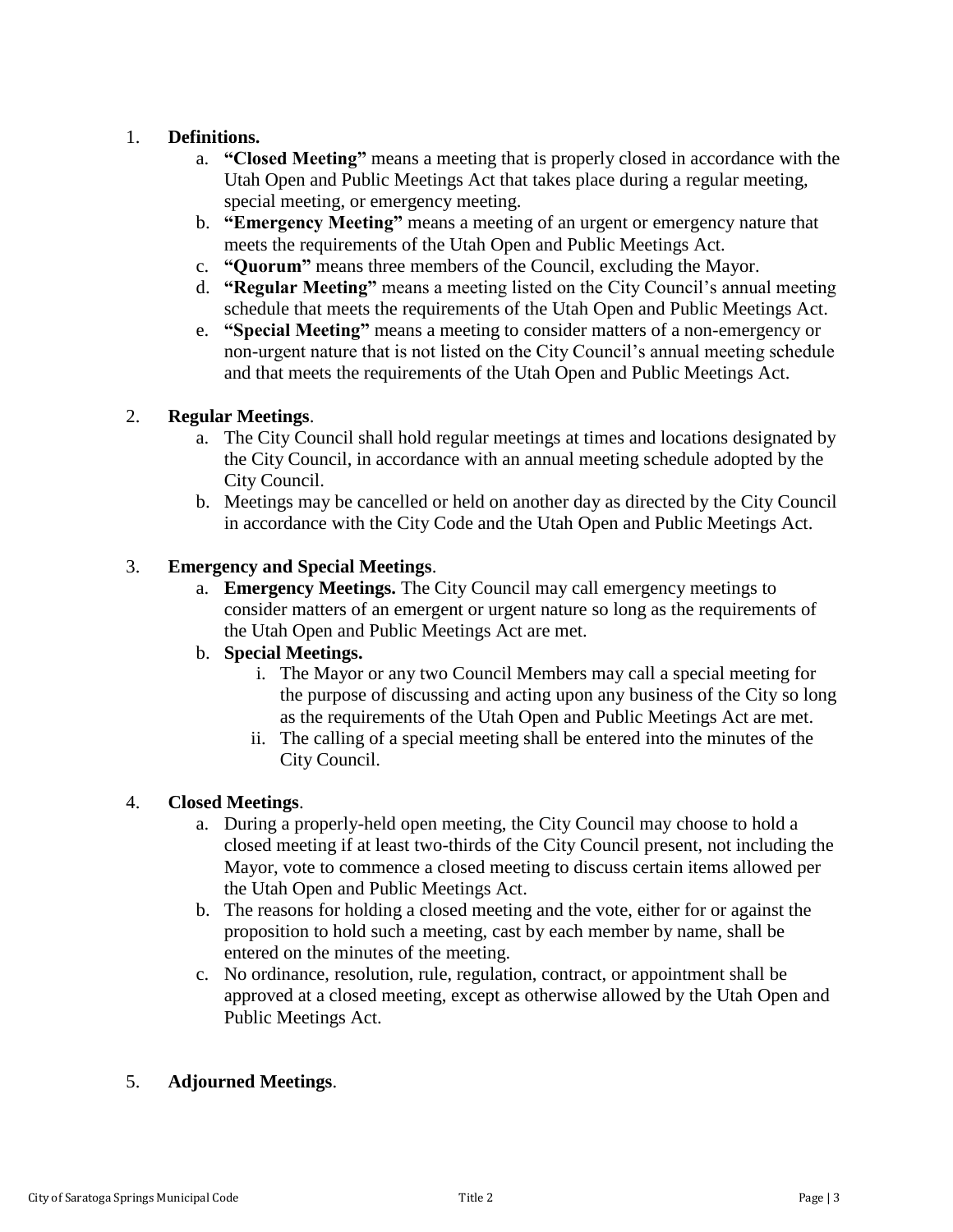- a. If the business noticed on the agenda of a regular, special, or emergency meeting is not completed before adjournment of that meeting, an adjourned meeting may be held to continue the uncompleted business.
- b. The continuation of said meeting may occur at any time in the future subject to City Code and the Open and Public Meetings Act.

(Ord. 19-16; Ord. 13-17; Ord 12-9; Ord. 11-9; Ord. 07-1)

### <span id="page-3-0"></span>**2.01.05. Open Meeting Law.**

All meetings of the City Council shall be open to the public except those closed meetings as defined in Section 2.01.04.

(Ord. 12-9; Ord. 11-9; Ord. 07-1)

#### <span id="page-3-1"></span>**2.01.06. Agenda.**

- 1. A written agenda for each regular meeting shall be prepared under the direction of the City Manager.
- 2. In the event that any member of the governing body desires to add or delete an item or items to any prepared agenda, consent must be obtained from either:
	- a. the Mayor and one City Council Member; or
	- b. from two City Council Members.
- 3. Upon receiving the request from either the Mayor and one City Council Member, or from two City Council Members, the City Manager shall add or delete the requested items to the prepared agenda.

(Ord. 11-9; Ord. 07-1)

#### <span id="page-3-2"></span>**2.01.07. Minutes.**

Written minutes and audio recordings shall be kept of all meetings of the City Council as required by the Utah Open and Public Meetings Act and shall be presented to the City Council for review, correction, and approval.

(Ord. 12-9; Ord. 11-9; Ord. 07-1)

### <span id="page-3-3"></span>**2.01.08. Public Records.**

- 1. The minutes, journals, accounts, and documents of the City Council shall be kept at the City Offices under the direction, control, and management of the City Recorder.
- 2. Approved paper or electronic copies of the public records listed in Subsection (1) shall be open and available to the public during regular business hours for examination and copying.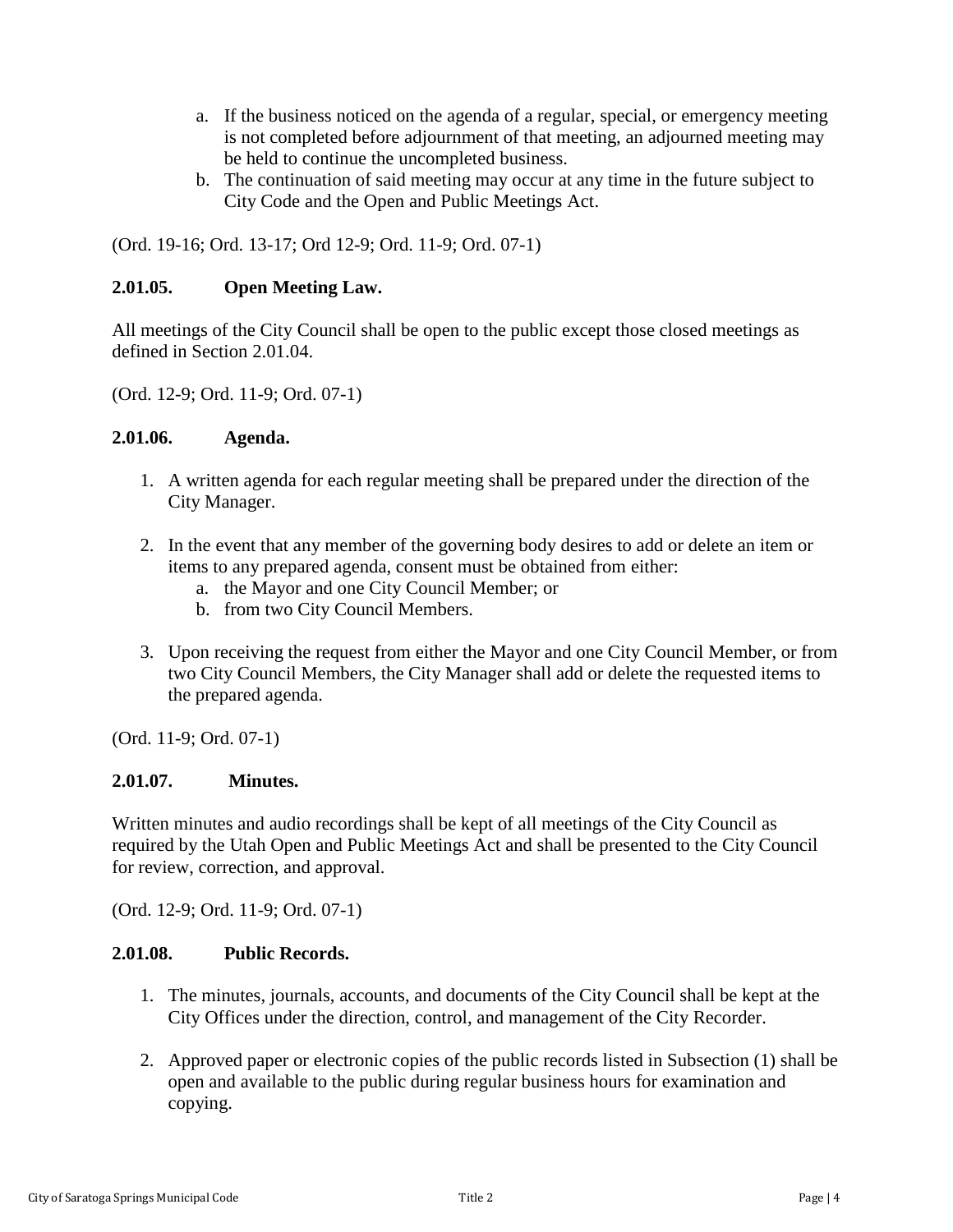## (Ord. 19-16; Ord. 11-9; Ord. 07-1)

### <span id="page-4-0"></span>**2.01.09. Public Notice of Meetings.**

- 1. The City Council shall give public notice at least once each year of its annual meeting schedule as provided by law.
- 2. The City Council shall give not less than twenty-four hours public notice of the agenda, date, time, and place of each of its meetings, except for emergency meetings that meet the requirements of the Utah Open and Public Meetings Act.

(Ord. 11-9; Ord. 07-1)

#### <span id="page-4-1"></span>**2.01.10. Attendance.**

The City Council shall have power to compel the attendance of its own members and to provide such penalties as it deems necessary for the failure to comply therewith.

(Ord. 13-17; Ord. 11-9; Ord. 07-1)

### <span id="page-4-2"></span>**2.01.11. Rules of Procedure.**

The City Council has adopted specific rules of procedure that are on file in the City Recorder's Office. Any member of the public may request a copy of those rules by filing a records request in accordance with state law

(Ord. 13-17; Ord. 11-9; Ord. 07-1)

#### <span id="page-4-3"></span>**2.01.12. Rules of Conduct.**

- 1. A Council member may be expelled from a meeting for disorderly conduct upon the vote of three members of the Council. The Mayor may vote in such a case.
- 2. Any person who exceeds a time limit, shows disrespect to any person attending or participating in the meeting, is disruptive, violates any law, or discusses irrelevant, redundant, or inappropriate issues may be removed at the direction of the Mayor.
- 3. The City Council has adopted more specific rules of conduct that are on file in the City Recorder's Office. Any member of the public may request a copy of those rules by filing a records request in accordance with state law.

(Ord. 13-17; Ord. 11-9; Ord. 07-1)

#### <span id="page-4-4"></span>**2.01.13. Attendance of Witnesses and Production of Evidence.**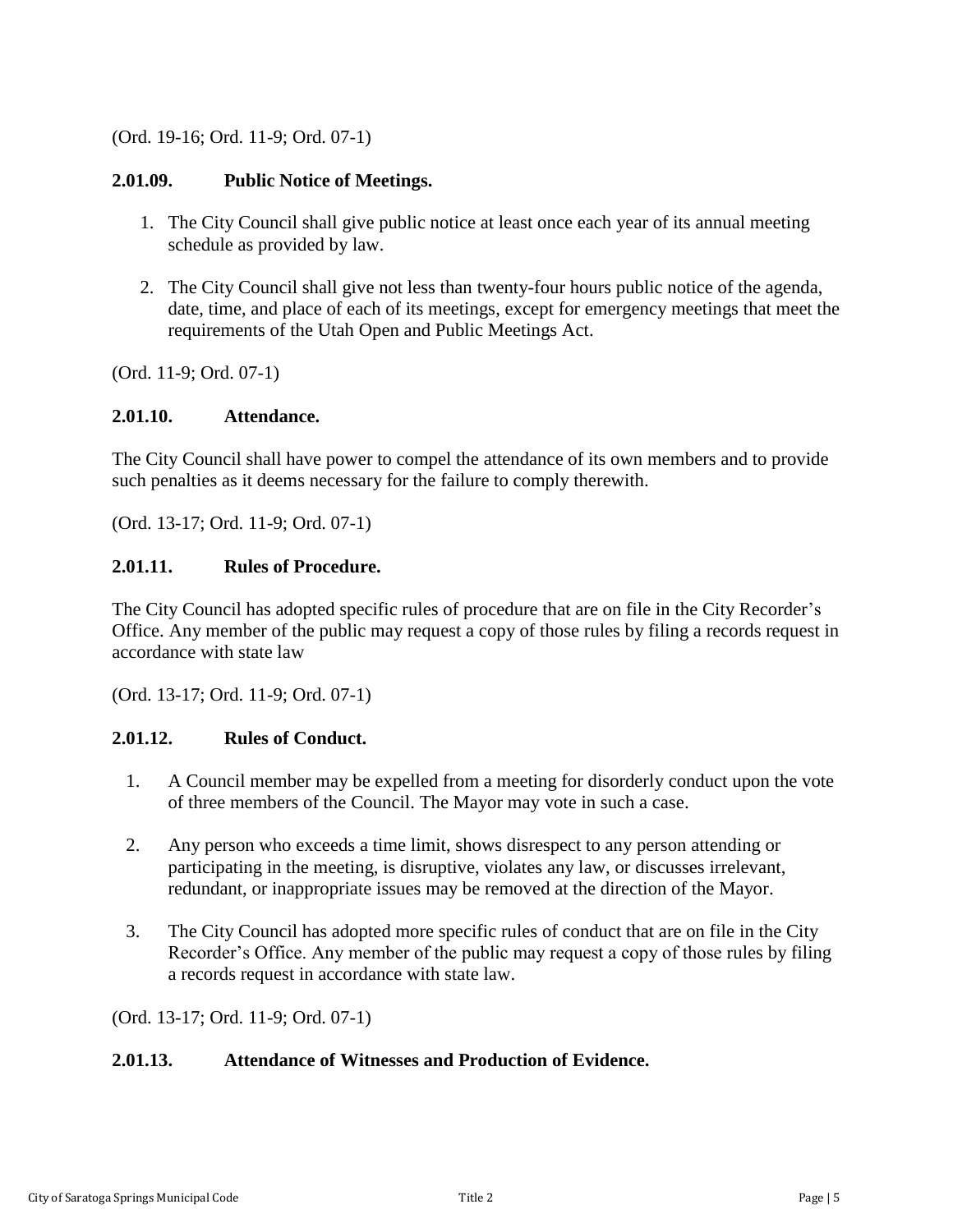As specified in the Utah Code of other law or rule, the City Council may require the attendance of any person to give testimony or produce records, documents, or things for inspection, copying, or examination necessary or useful for the governance of the City of Saratoga Springs. The City Council shall issue subpoenas in its own name in the manner provided in the Utah Rules of Civil Procedure or may by ordinance establish its own procedure for issuing subpoenas under this Section.

(Ord. 19-16; Ord 12-9; Ord. 11-9; Ord. 07-1)

# <span id="page-5-0"></span>**2.01.14. Quorum.**

No action of the City Council shall be official or of any effect unless a quorum of the Council Members is present, except as provided by law. Three or more Council Members, not including the Mayor, shall constitute a quorum.

(Ord. 19-16; Ord. 11-9; Ord. 07-1)

### <span id="page-5-1"></span>**2.01.15. Voting.**

- 1. **How Taken**. A roll call vote shall be taken and recorded for ordinances, for resolutions, for any action that would create a liability against the City of Saratoga Springs, at the request of a Council Member, and for all items when a Council Member is participating electronically. Every resolution or ordinance shall be in writing before the vote is taken, but may be modified as approved by vote of the City Council during the meeting.
- 2. **Number Required**. The minimum number of "yes" votes required to pass any ordinance or resolution, or to take any action by the City Council, unless otherwise provided by law, shall never be less than three, regardless of absence or vacancy, except a council meeting may be adjourned to a specific time by a majority vote of a quorum present at the meeting. Any ordinance, resolution, or motion of the City Council having fewer favorable votes than required herein shall be deemed defeated and invalid.
- 3. **Number Required to Fill a Vacancy.** If a vacancy exists in one or more council seats, a majority of the council members presently occupying council seats, regardless of number, may vote to fill the vacancy as provided by the Utah Election Code.

(Ord. 19-16; Ord. 13-17; Ord. 11-9; Ord. 07-1)

## <span id="page-5-2"></span>**2.01.16. Reconsideration.**

Any action taken by the City Council shall not be reconsidered or rescinded at any special meeting unless the number of City Council Members present at the special meeting is equal to or greater than the number of members present at the meeting when the action was originally considered.

(Ord. 11-9; Ord. 07-1)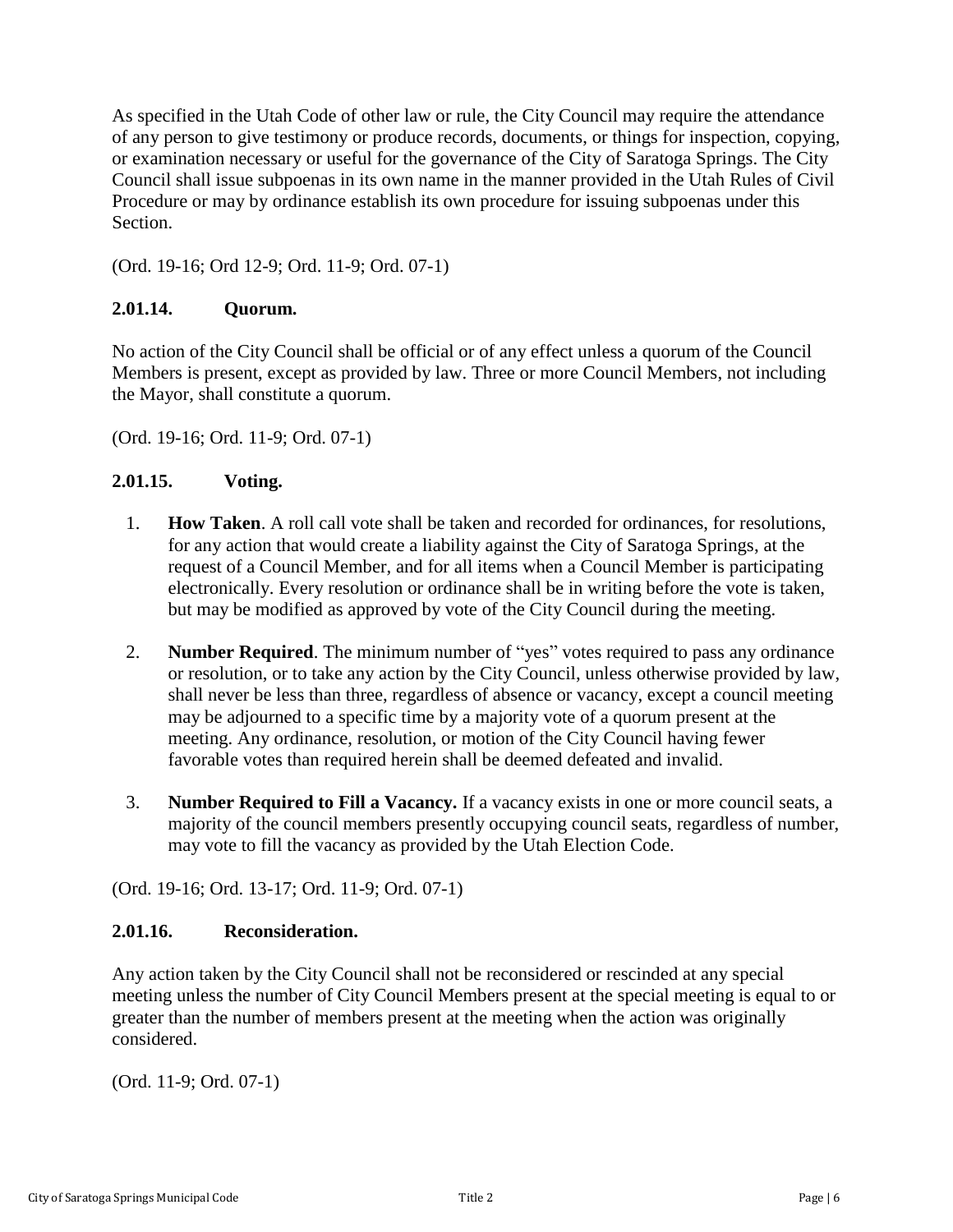<span id="page-6-0"></span>**Chapter 2.02. Mayor.**

**Sections:**

**2.02.01. [Powers of Mayor.](#page-6-1) 2.02.02. [Appointment and Removal of City Officials.](#page-7-0) 2.02.03. [Restrictions on the Mayor.](#page-7-1) 2.02.04. [Limitations.](#page-7-2)**

### <span id="page-6-1"></span>**2.02.01. Powers of Mayor.**

### 1. **Presiding Officer**.

- a. The Mayor shall be the Chairperson, preside at all meetings of the City Council, and exercise such powers and perform such other duties as are or may be conferred and imposed by this ordinance and by the general laws of this state.
- b. The Mayor shall not vote at council meetings except in the case of a tie, when the Mayor shall give the casting or deciding vote.
- c. The Mayor shall from time to time give the council information concerning the affairs of the City and recommend for its consideration such measures as may be deemed expedient.
- d. The Mayor shall be recognized as the head of the City government for all ceremonial and legal purposes, and, except for duties delegated to the City Manager in Chapter 2.03, the Mayor shall execute and authenticate legal instruments requiring the Mayor's signature.
- 2. **No veto**. The Mayor shall have no power to veto any act of the City Council unless otherwise specifically authorized by statute.

## 3. **Mayor Pro Tempore**.

- a. In the temporary absence of the Mayor or because of his or her inability or refusal to act, the Mayor Pro Tempore shall preside at all City Council meetings, except for a vacancy under Utah Code §§ 20A-1-102 and 20A-1-510.
- b. The Mayor Pro Tempore shall have all of the duties and functions of the Mayor during his or her temporary absence.
- c. At the first City Council meeting in February of each year, the Council shall elect from among their members a Mayor Pro Tempore.
- d. The election of a Mayor Pro Tempore shall be entered in the minutes of the City Council meeting.
- e. Any City Council Member elected as Mayor Pro Tempore shall retain his or her power and authority as a member of the Council.
- f. The council member elected to serve as Mayor Pro Tempore shall, at all times, be entitled to cast his or her vote as a member of the council, including those occasions on which he or she is presiding as Mayor Pro Tempore.
- g. The Mayor Pro Tempore shall not be entitled to cast more than one vote on any matter before the council by reason of presiding or serving as Mayor Pro Tempore.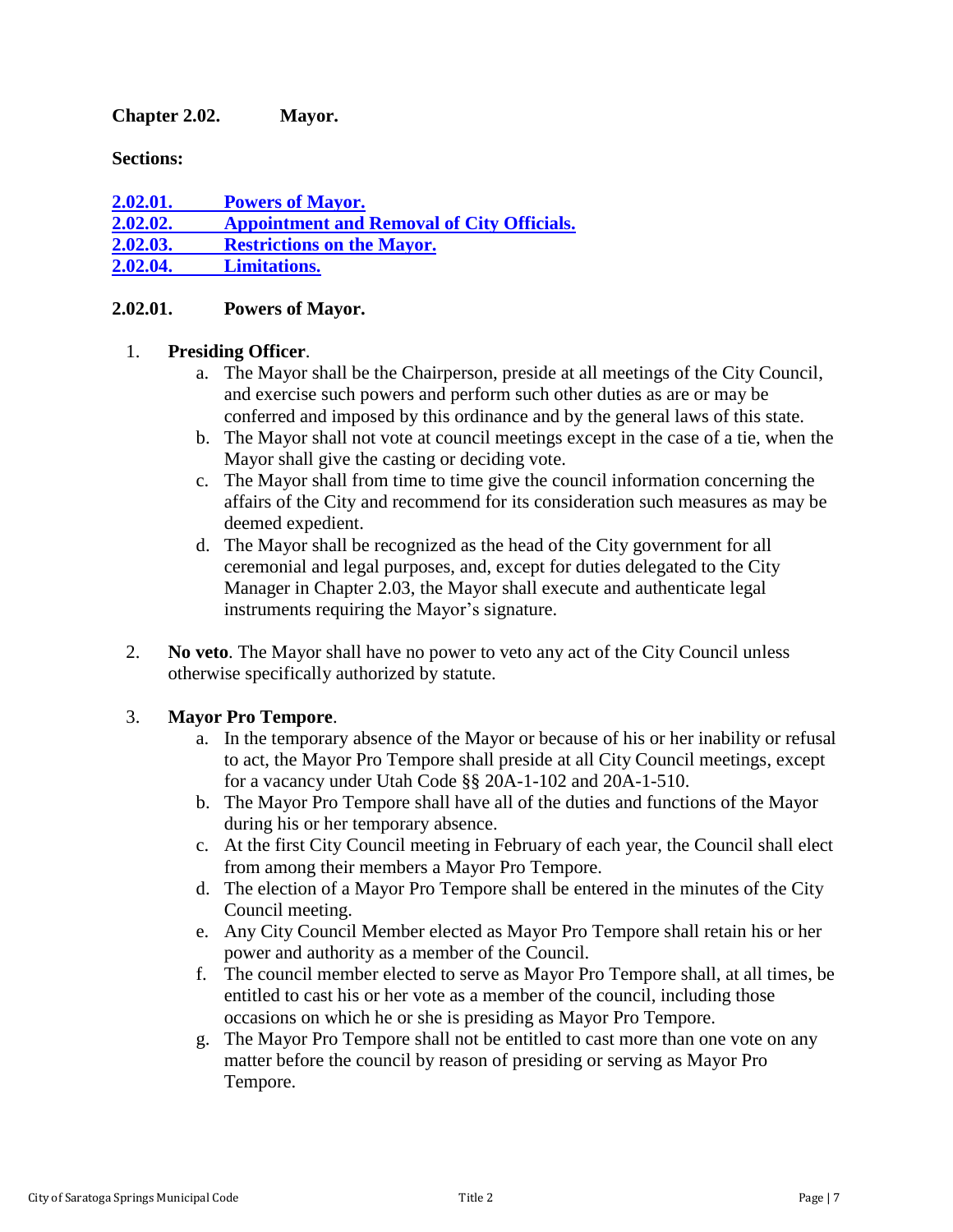- h. The Mayor Pro Tempore shall not cast a second vote as Mayor to break a tie vote among council members.
- 4. **Authority to Represent**. The Mayor shall possess the authority to officially represent the City Council in all policy making and legislative matters with other public and private agencies; however, such authority shall not be construed to authorize the making of any binding commitments, contracts, or agreements which involve the encumbrance of the expenditure of City funds except as specifically authorized in advance by the City Council in accordance with the procedures set forth in the Utah Uniform Fiscal Procedures Act for Utah Cities.

(Ord. 13-17; Ord. 11-9; Ord. 07-1)

### <span id="page-7-0"></span>**2.02.02. Appointment and Removal of City Officials.**

The Mayor shall appoint, with the advice and consent of the City Council, the Fire Chief, Police Chief, Recorder, Treasurer, and City Attorney, whose employment or appointment may be terminated only by the City Council. These appointed officers shall continue in office until their successors are appointed and qualified.

(Ord. 19-16; Ord. 11-9; Ord. 07-1)

#### <span id="page-7-1"></span>**2.02.03. Restrictions on the Mayor.**

The Mayor may not serve as an appointed officer of the City or be employed in any other capacity by the City other than as Mayor.

(Ord. 13-17; Ord. 11-9; Ord. 07-1)

#### <span id="page-7-2"></span>**2.02.04. Limitations.**

The legislative, judicial, and ceremonial powers of the Mayor, his or her position as chairperson of the City Council, and any ex-officio position he or she may hold, shall not be delegated to the City Manager.

(Ord. 13-17; Ord. 11-9; Ord. 07-1)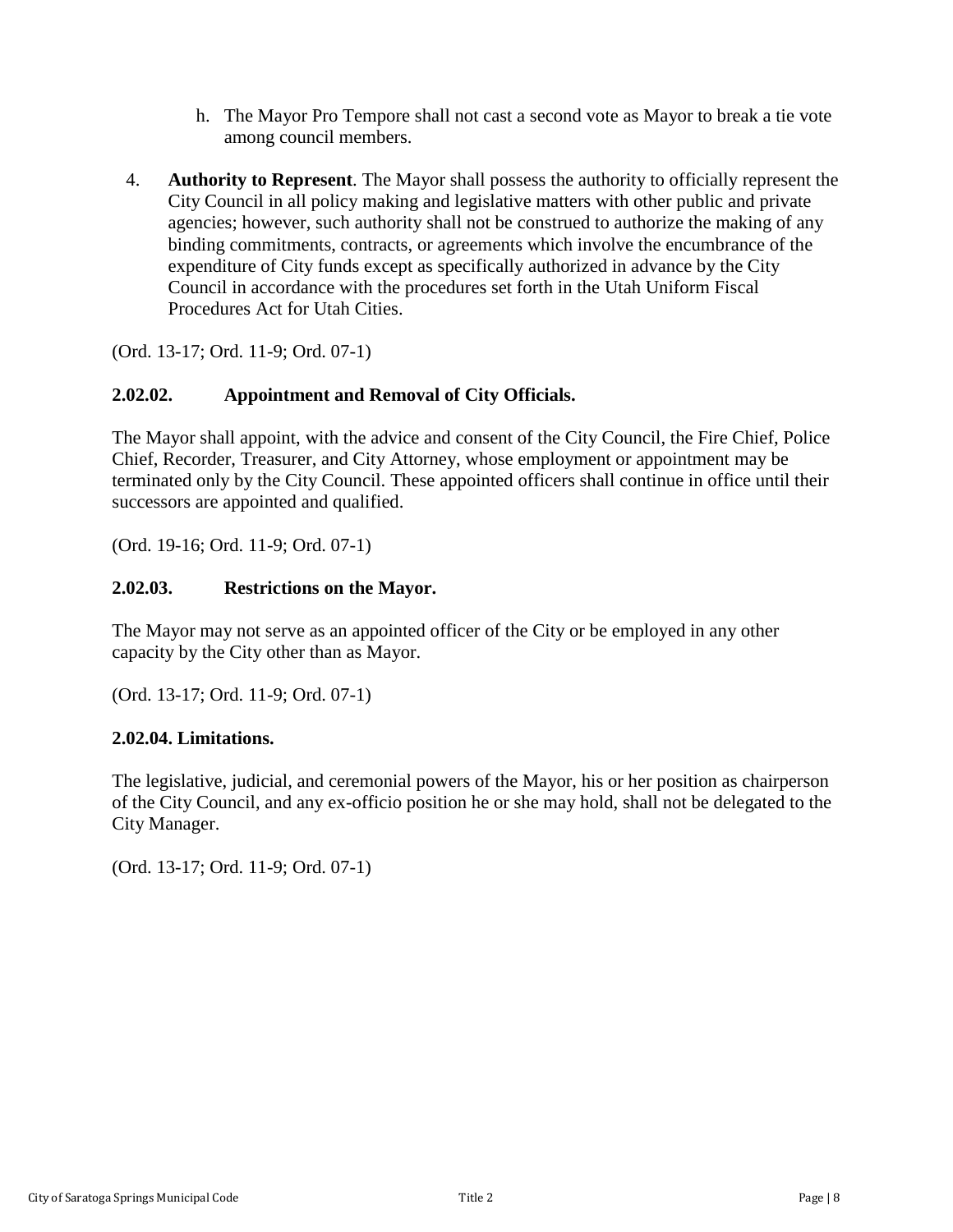<span id="page-8-0"></span>**Chapter 2.03. City Manager.**

**Sections:**

| 2.03.01. | <b>Office Created.</b>                  |
|----------|-----------------------------------------|
| 2.03.02. | <b>Appointment and Removal.</b>         |
| 2.03.03. | <b>Residence.</b>                       |
| 2.03.04. | <b>Resignation.</b>                     |
| 2.03.05. | <b>Compensation.</b>                    |
| 2.03.06. | <b>Office and Time Spent.</b>           |
| 2.03.07. | <b>Duties, Control, and Discretion.</b> |
| 2.03.08. | <b>Finance Director.</b>                |
| 2.03.09. | <b>Acting City Manager.</b>             |

### <span id="page-8-1"></span>**2.03.01. Office Created.**

The office of City Manager is hereby created and established pursuant to Utah Code § 10-3b-303, and shall continue in force and effect as an appointed office of the City.

(Ord. 13-17; Ord 12-9; Ord. 11-9; Ord. 07-1)

### <span id="page-8-2"></span>**2.03.02. Appointment and Removal.**

The City Council shall by a majority vote appoint a qualified person to the office of City Manager. In doing so, the Mayor shall act as a voting member of the Council. The term of office, salary, benefits, duties, and termination of the City Manager shall be set out in written contract prior to the time of appointment, which contract shall be negotiated and approved by vote of the City Council.

(Ord. 13-17; Ord 12-9; Ord. 11-9; Ord. 07-1)

#### <span id="page-8-3"></span>**2.03.03. Residence.**

Unless otherwise provided by contract, the City Manager need not be a resident or a qualified elector of the City of Saratoga Springs at the time of his or her appointment or thereafter.

(Ord 12-9; Ord. 11-9; Ord. 07-1)

#### <span id="page-8-4"></span>**2.03.04. Resignation.**

Before voluntarily resigning from the position of City Manager, the City Manager shall give the City Council at least thirty days' notice in writing of his or her intention to resign, unless otherwise provided by contract.

(Ord. 13-17; Ord 12-9; Ord. 11-9; Ord. 07-1)

## <span id="page-8-5"></span>**2.03.05. Compensation.**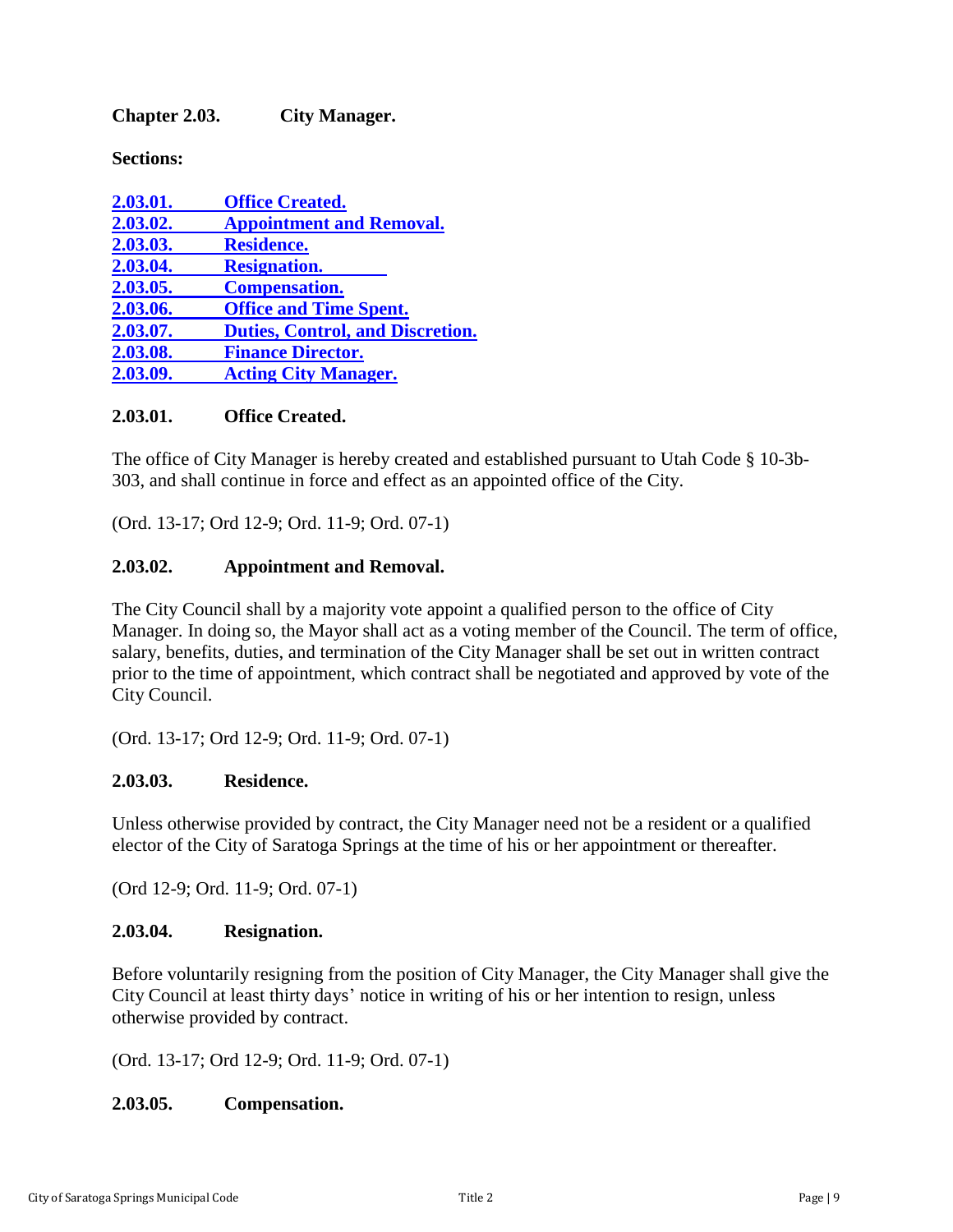The salary, fringe benefits, and other compensation of the City Manager shall be set from time to time by the City Council.

(Ord 12-9; Ord. 11-9; Ord. 07-1)

### <span id="page-9-0"></span>**2.03.06. Office and Time Spent.**

The City Manager shall maintain an office in the City offices and shall spend such time in the performance of his or her duties as is necessary or as may be required from time-to-time by the City Council as provided by contract.

(Ord. 13-17; Ord 12-9; Ord. 11-9; Ord. 07-1)

### <span id="page-9-1"></span>**2.03.07. Duties, Control, and Discretion.**

- 1. **Generally**. The City Manager shall administer the day-to-day operations of the City and its services according to the policies and programs established by the City Council. The City Manager shall at all times be under the control and supervision of the City Council and shall answer directly to the City Council in all matters relating to the City and its employees, functions, relationships, activities, and status. The Mayor, City Council, and City Council members shall not direct the City Manager or any of the subordinates of the City Manager without a majority consensus of the City Council. All administrative directions from the City Council shall be conducted through the City Manager.
- 2. **Quarterly Reports**. The City Manager shall prepare and furnish to the City Council on a quarterly basis, or more often as requested by the City Council, a summary and status report setting out in adequate detail such information as to inform the City Council on the status of the following:
	- a. administrative matters;
	- b. city departments and agencies;
	- c. personnel matters;
	- d. fiscal and budgetary affairs, including monthly and quarterly reports as provided for in Section 2.03.08;
	- e. legal matters pending or asserted; and
	- f. any other matters requested by the City Council.
- 3. **Specific Duties**. Subject to the limits set forth herein, the following duties and the authority to perform them are hereby delegated to the City Manager.
	- a. **Administrative Officer**. The City Manager shall be the Chief Administrative and Executive Officer of the City under the advice and consent of the City Council and subject to those powers specifically reserved for the Mayor by ordinance or State law.
	- b. **Personnel Administrator**. The City Manager shall be the Personnel Administrator to whom all employees of the City shall report and shall be responsible for implementing and enforcing the personnel policies and procedures of the City.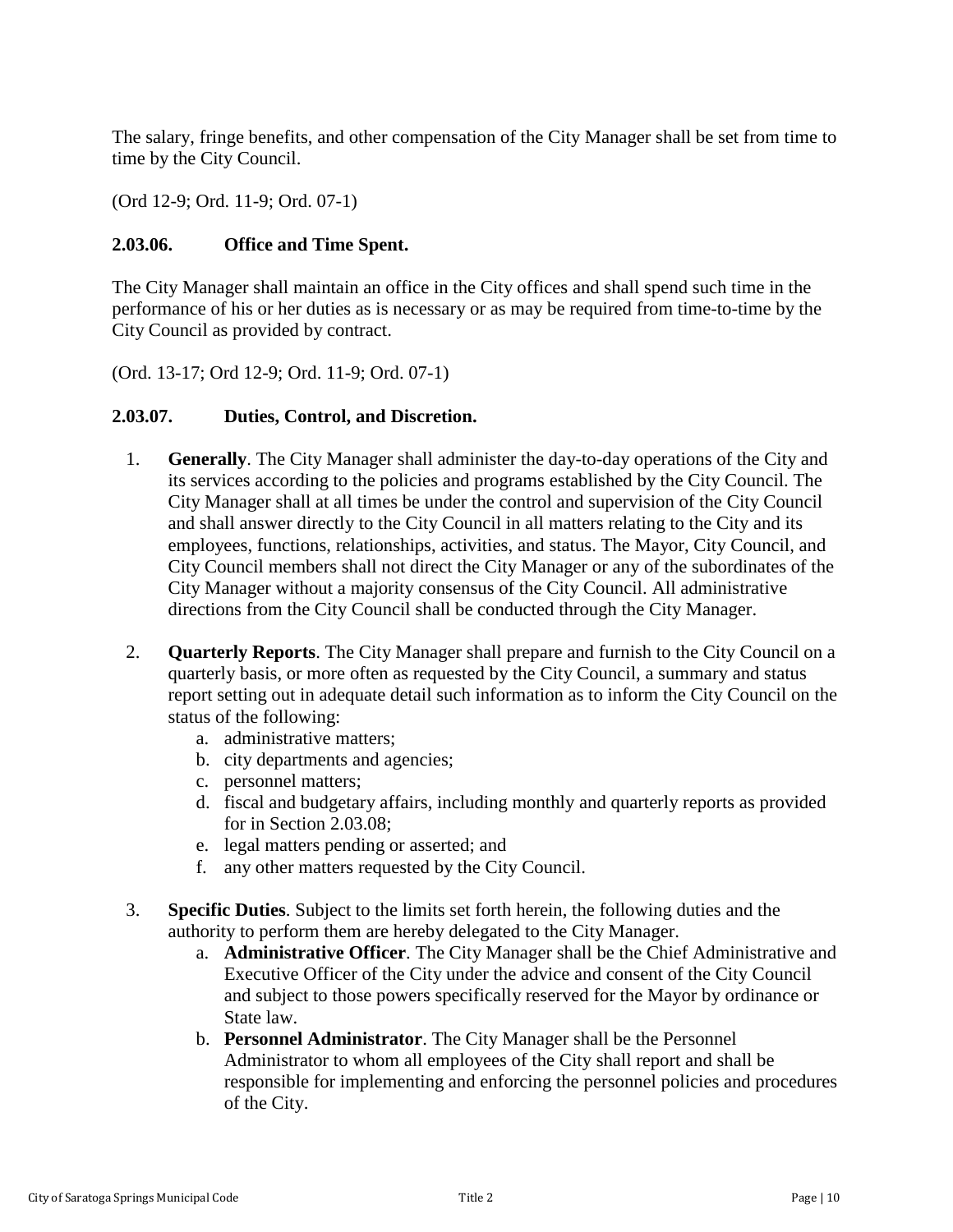- c. **Appoint and Remove Employees**. Except as provided in Section 2.02.02, the City Manager shall have authority to appoint and remove department heads with the advice and consent of the City Council. The City Manager shall have authority to appoint and remove all other City employees.
- d. **Supervise Departments**. The City Manager shall direct and supervise the administration of all City departments, offices, and agencies, except as otherwise provided by the City Council. The Mayor, with the advice and consent of the City Council, may appoint not more than two members of the City Council to serve as City Council liaisons to a city department as determined by the Mayor. The primary purpose of the liaison is to collect and relay information to the City Council jointly with the City Manager. The Mayor may eliminate, adjust, or change liaison assignments at any time. Liaisons do not have the authority to represent the City Council, make decisions in behalf of the Council, or direct staff in administrative matters.
- e. **Inventory Property**. The City Manager shall keep or cause to be kept a current inventory showing all real and personal property of the City and its location. The City Manager shall be responsible for the care and custody of all such property, including equipment, buildings, parks, and all other City property that is not by law assigned to some other officer or body for care and control.
- f. **Purchasing and Claims**. The City Manager shall act as purchasing agent for the City and, as such, shall implement and enforce all provisions of the ordinances of the City relating to purchasing.
- g. **Council Meetings**. The City Manager or designee shall attend all meetings of the City Council with the right to take part in the discussion and to recommend to the City Council adoption of such measures as the City Manager may deem necessary or expedient, but not to vote.
- h. **Budget Officer**. The City Manager shall act as the budget officer for the City and shall perform or cause to be performed all of the duties of such office as set forth in the Utah Uniform Fiscal Procedures Act for Utah Cities. The City Manager shall also ensure that all executive procedures and activities of the City are in compliance with the provisions of the Utah Uniform Fiscal Procedures Act for Utah Cities.
- i. **Review and Sign Contracts and Agreements**. Under the direction of the City Council, and unless otherwise prohibited by law, the City Manager shall review, approve, and sign all contracts to which the City may be a party, and shall see that the terms of any contract to which the City is a party are fully performed by all parties thereto.
- j. **Propose Plans and Programs**. The City Manager shall propose plans and programs concerning the development, operation, and needs of the City and submit such plans to the City Council to be approved and developed as policy.
- k. **Implement Policy**. The City Manager shall implement all policy changes and directives of the City Council through regularly-scheduled staff meetings.
- l. **Management Controls**. The City Manager shall set performance standards and exercise managerial control to ensure that the City government is functioning in the most efficient and effective manner.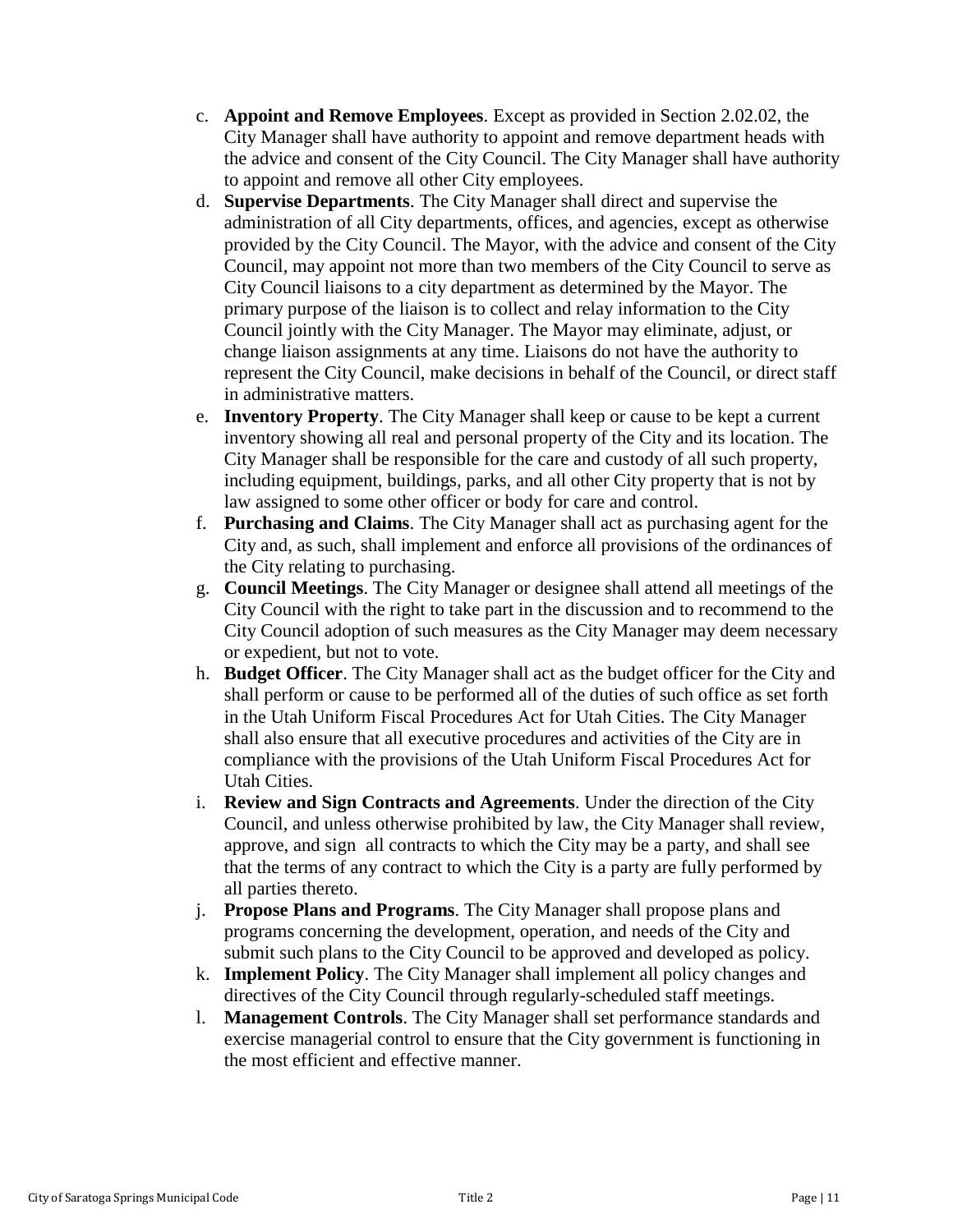- m. **Organization**. The City Manager shall recommend creation and organization of all necessary departments, divisions, bureaus, and offices necessary for the governing of the City to the City Council for its approval prior to implementation.
- n. **Records**. The City Manager shall examine the books, records, and official papers of the City's departments and offices.
- o. **Emergencies**. The City Manager shall notify the City Council and the Mayor of any emergency existing in any department or matter under his or her supervision.
- 4. **Additional Duties**. The City Manager shall have such other powers and shall perform such other duties and obligations as may be required by state law or by ordinance, resolution, or policy of the City Council.

(Ord. 18-37; Ord. 13-17; Ord 12-9; Ord. 11-9; Ord. 07-1)

### <span id="page-11-0"></span>**2.03.08. Finance Director.**

- 1. **Creation and Appointment.** As authorized by Utah Code § 10-6-157, the City Council hereby creates the position of Finance Director. The City Manager shall act as the Finance Director and may delegate any such responsibilities as allowed by law.
- **2. Duties.** The City Manager, or designee, shall perform the financial duties and responsibilities of the City Recorder, but not the City Treasurer, as established by the Uniform Fiscal Procedures Act for Utah Cities found in Title 10, Chapter 6 of the Utah Code. The City Manager, or designee, shall also perform the duties of the ex-officio auditor in Utah Code § 10-3-916.

(Ord. 13-17)

## <span id="page-11-1"></span>**2.03.09. Acting City Manager.**

In the absence of the City Manager, the City Manager may appoint an Acting City Manager. If the City Manager is unable or refuses to act, the City Council may appoint by majority vote a qualified person to serve as Acting City Manager to perform and undertake the duties and responsibilities of the City Manager with such authority as is vested in the office. In such a case, the Mayor shall be a voting member of the Council per state law.

(Ord. 13-17; Ord. 11-9; Ord. 07-1)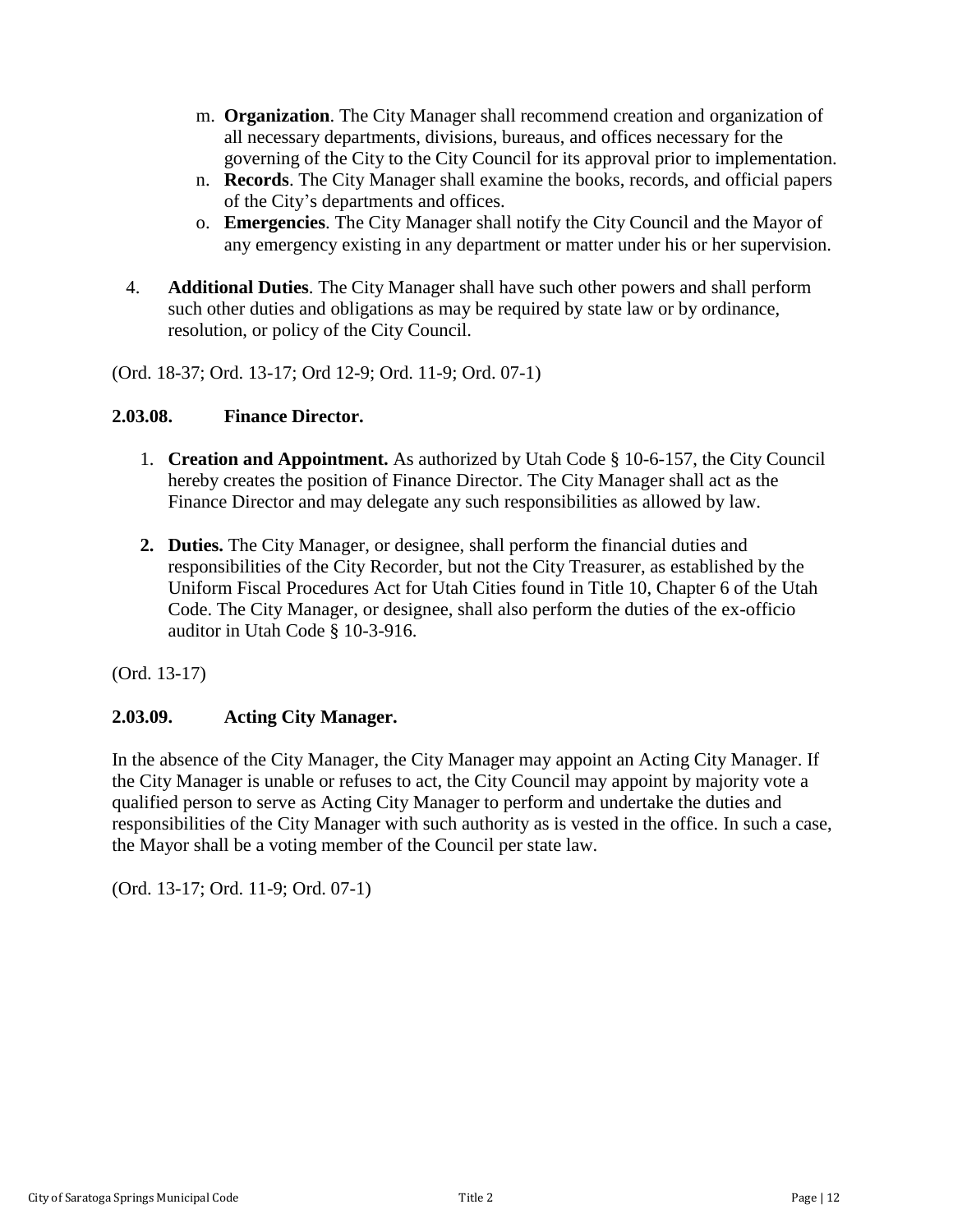### <span id="page-12-0"></span>**Chapter 2.04. Legislation.**

**Sections:**

| 2.04.01. | <b>Ordinances.</b>     |
|----------|------------------------|
| 2.04.02. | <b>Resolutions.</b>    |
| 2.04.03. | <b>Public Records.</b> |

#### <span id="page-12-1"></span>**2.04.01. Ordinances.**

- 1. **Power to Enact**. Except as otherwise specifically provided, the City Council may exercise its legislative powers through ordinances.
- 2. **Extent of Power**. As authorized by law, the City Council may pass any ordinance to regulate, require, prohibit, govern, control, or supervise any activity, business, conduct, or condition.
- 3. **Form**. Every ordinance shall be in writing before the vote is taken, except for changes made during the public meeting, and shall contain and be in substantially the following order and form:
	- a. a number;
	- b. a title which indicates the nature of the subject matter of the ordinance;
	- c. a preamble which states the need or reason for the ordinance;
	- d. an ordaining clause such as: "Be it ordained by the City Council of the City of Saratoga Springs";
	- e. the body or subject of the ordinance;
	- f. when applicable, a statement indicating the penalty for violation of the ordinance or a reference that the punishment is covered by an ordinance that prescribes the punishment for the violation of the ordinance;
	- g. a statement indicating the effective date of the ordinance or the date when the ordinance shall become effective after publication or posting as required by law;
	- h. a line for the signature of the Mayor or Mayor Pro Tempore to sign the ordinance;
	- i. a place for the City Recorder to attest the ordinance and fix the seal of the City of Saratoga Springs; and
	- j. when applicable, a citation to provisions of the City Code which are amended by the ordinance.
- 4. **Improper Form**. No ordinance shall be void or unlawful by reason of its failure to conform to the provisions of this Section.
- 5. **Effective Date**. Ordinances shall become effective as provided by Utah law.
- 6. **Signed**. Ordinances passed or enacted by the City Council shall be signed by the Mayor, or if he or she is absent, by the Mayor Pro Tempore or by a quorum of the Council Members, before taking effect.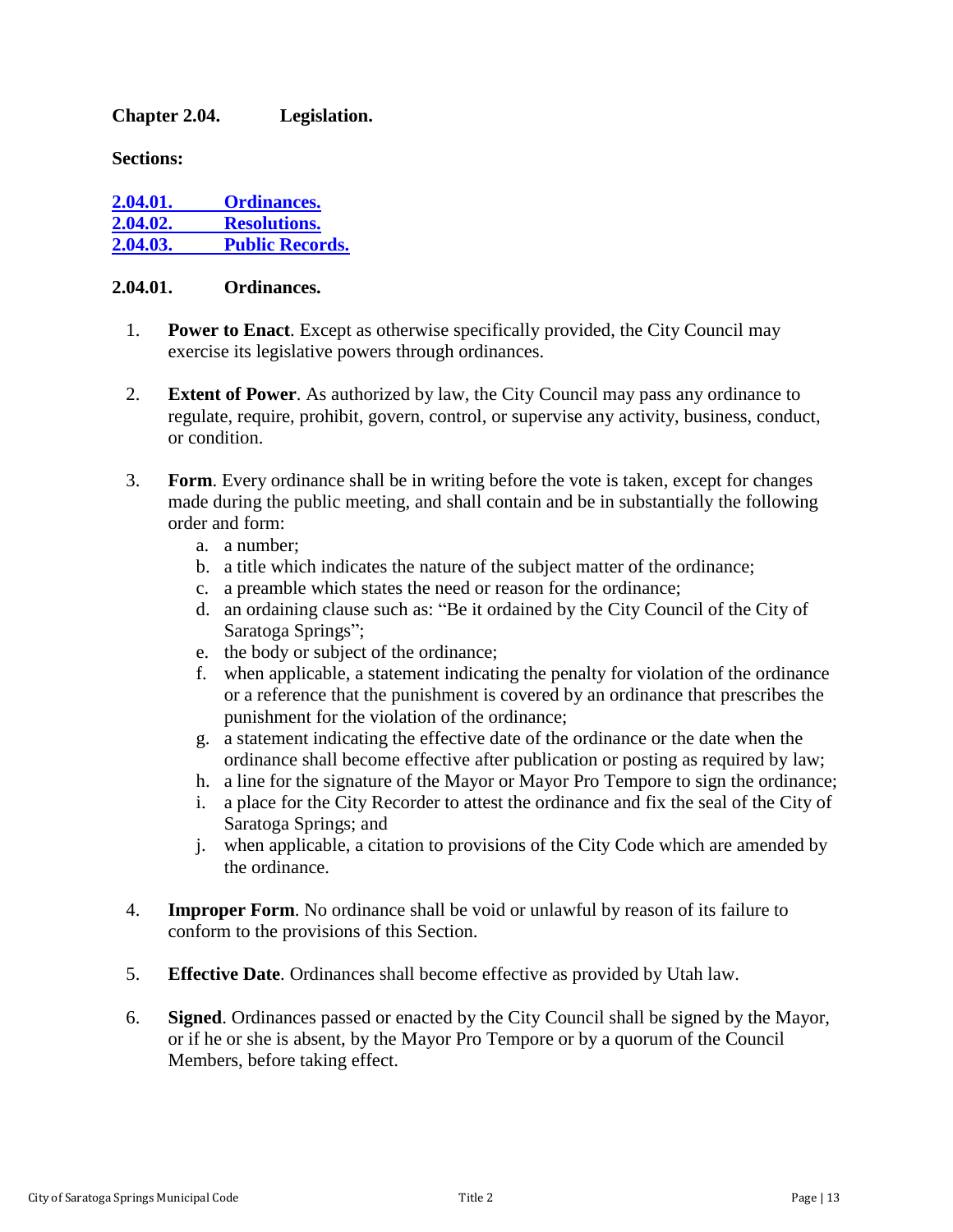- 7. **Records**. The City Recorder shall keep an electronic or written record of all ordinances passed or enacted by the City Council. The City Recorder shall give each ordinance a number, if the City Council has not already done so, and shall keep a record of the date of passage and date of publication or posting of the ordinance, as required.
- 8. **Publication**. All ordinances, shall be deposited in the written or electronic records of the office of the City Recorder and a short summary of the ordinance shall be published as required by Utah law.
- 9. **Proved Under Seal**. The contents of all the City of Saratoga Springs ordinances, dates of passage, and dates of publication of posting, may be proved by the certification of the City Recorder under the seal of the City of Saratoga Springs.
- 10. **Penalty**. For a violation of any municipal ordinance, the City Council may establish an administrative or civil penalty, or it may establish a criminal penalty by a fine and imprisonment not to exceed the maximum fine and term of imprisonment as specified in the Utah Code. The City Council may also impose a civil penalty for the unauthorized use of municipal property, including the use of parks, streets, and other public grounds or equipment.

(Ord. 19-16; Ord. 13-17; Ord. 11-9; Ord. 07-1)

### <span id="page-13-0"></span>**2.04.02. Resolutions.**

- 1. **Power to Enact**. Unless otherwise required by law, the City Council may exercise all administrative powers by resolution.
- 2. **Form**. Any resolution passed by the City Council shall be in a form and contain sections substantially similar to that prescribed for ordinances.
- 3. **Effective Date**. Resolutions may take effect on passage or at a later date as the City Council may determine, but resolutions may not become effective more than three months from the date of passage.
- 4. **Publication**. Resolutions need not be published or posted.
- 5. **Filing**. Resolutions shall be retained on file in the records of the City Recorder—written, electronic, or otherwise—but need not be codified.
- 6. **Limitation**. No punishment, fine, or forfeiture may be imposed by resolution.
- 7. **Proved Under Seal**. The contents and dates of passage of all the City of Saratoga Springs resolutions may be proved by the certification of the City Recorder under the seal of the City of Saratoga Springs.

(Ord. 19-16; Ord. 13-17; Ord. 11-9; Ord. 07-1)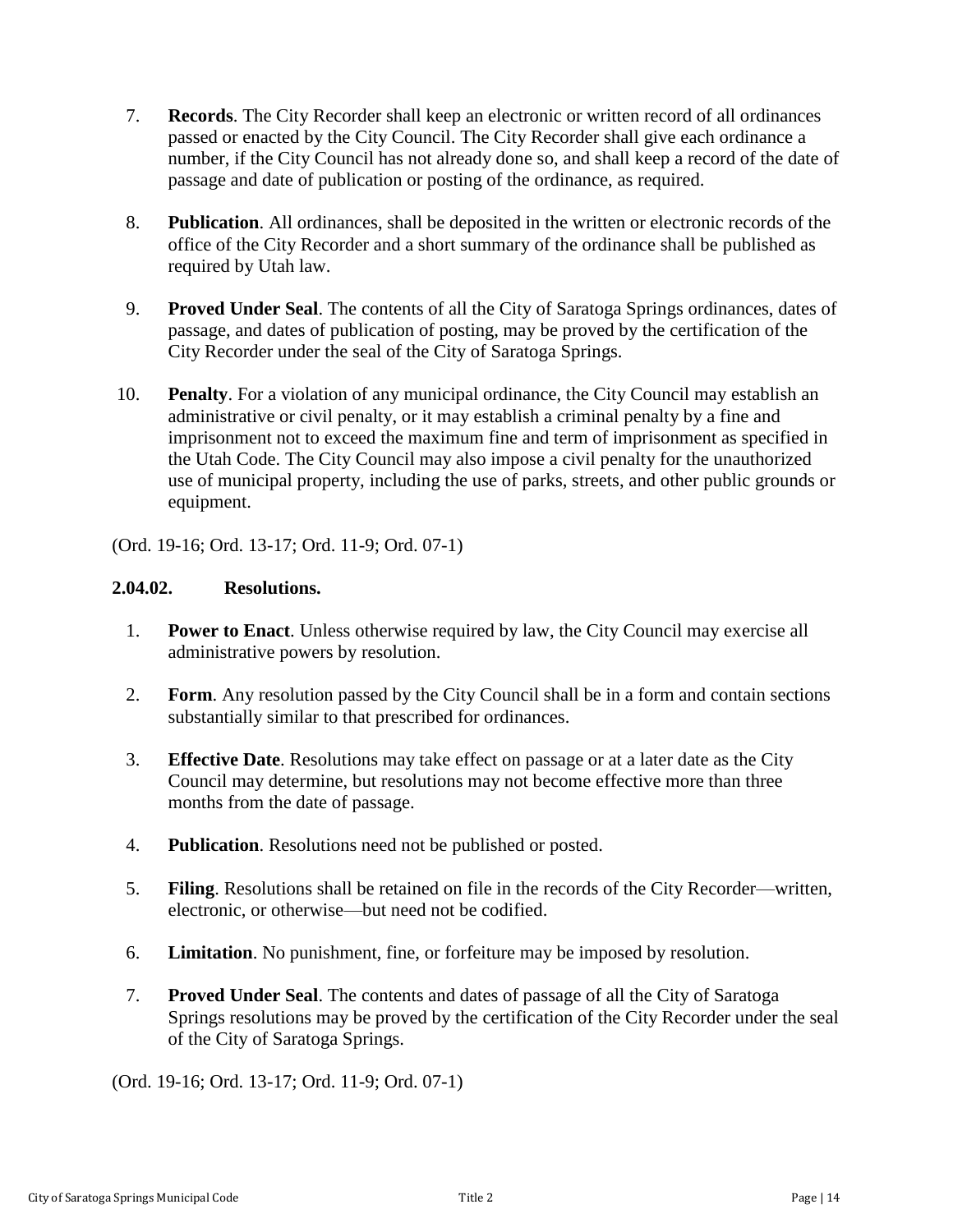## <span id="page-14-0"></span>**2.04.03. Public Records.**

The ordinances, resolutions, regulations, and any other books, records, accounts, or documents of the City of Saratoga Springs shall be kept by the City Recorder. Approved copies—written, electronic, or otherwise—shall be open and available to the public during regular business hours for examination and copying pursuant to the Utah Government Records Access and Management Act.

(Ord. 19-16; Ord. 13-17; Ord. 11-9; Ord. 07-1)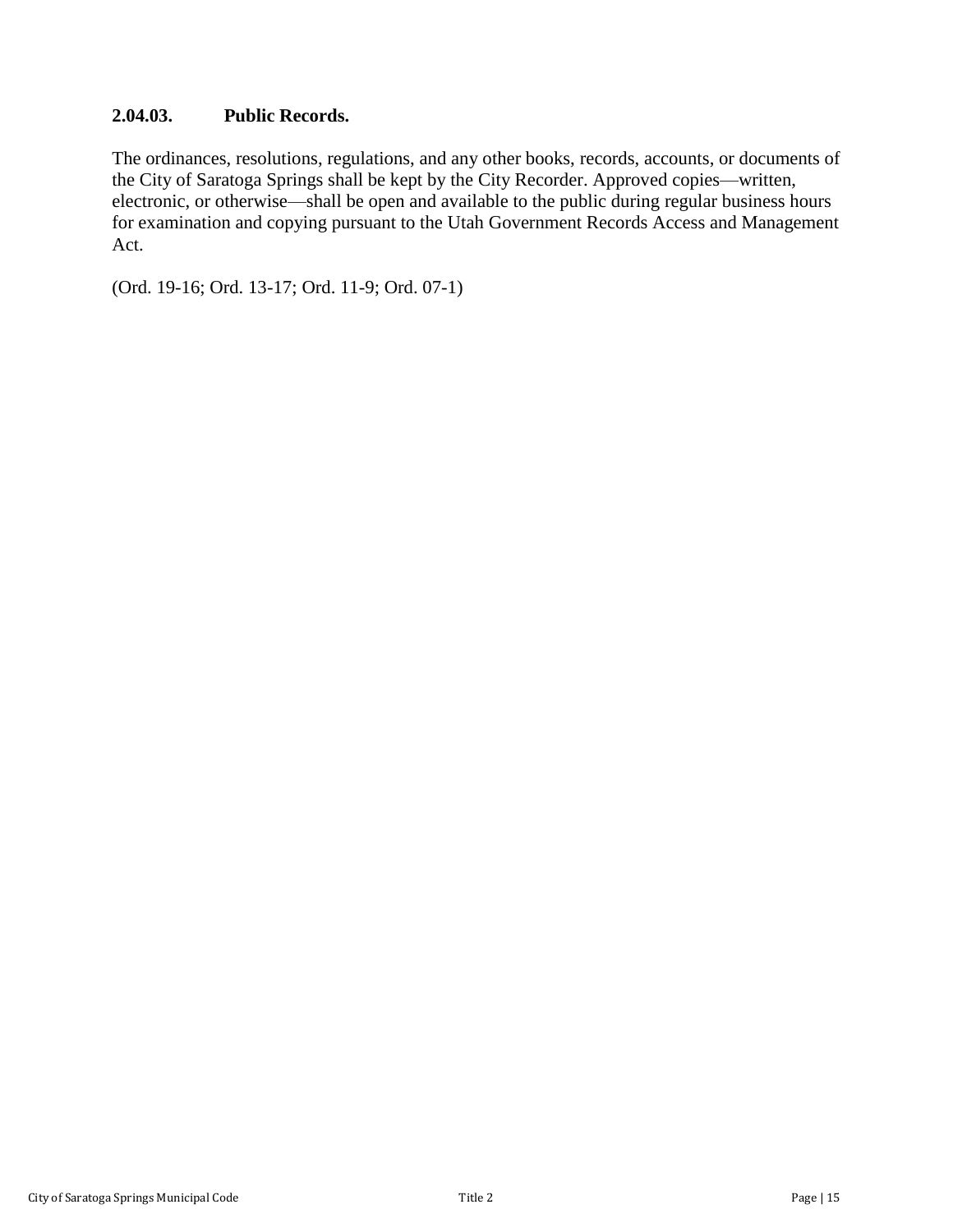## <span id="page-15-0"></span>**Chapter 2.05. Appointed Officers.**

**Sections:**

| 2.05.01. | <b>Office Creation.</b> |
|----------|-------------------------|
| 2.05.02. | <b>Vacancies.</b>       |
| 2.05.03. | <b>City Recorder.</b>   |
| 2.05.04. | <b>City Treasurer.</b>  |
| 2.05.05. | <b>City Attorney.</b>   |

### <span id="page-15-1"></span>**2.05.01. Office Creation.**

The City Council may create any office deemed necessary for governing the City of Saratoga Springs and shall, by resolution or ordinance, prescribe the power and duties to be performed by appointed officials.

(Ord. 11-9; Ord. 07-1)

### <span id="page-15-2"></span>**2.05.02. Vacancies.**

The City may appoint and fill vacancies in all appointed offices as provided by law or ordinance. All appointed officers shall continue in office until their successors are appointed and qualified.

(Ord. 13-17; Ord. 11-9; Ord. 07-1)

## <span id="page-15-3"></span>**2.05.03. City Recorder.**

- 1. **Appointment.** The Mayor, with the advice and consent of the City Council, shall appoint a qualified person to the office of City Recorder, who shall serve until such time as a successor is appointed and qualified.
- 2. **Office.** The City Recorder shall maintain an office in the City Offices.
- 3. **Corporate Seal.** The City Recorder shall keep the corporate seal. When certified by the City Recorder under the Corporate Seal, copies of all papers filed in the City Recorder's Office and transcripts from all records of the City Council shall be admissible in all courts as originals.
- 4. **Meetings of the City Council.** The City Recorder shall attend the meetings as assigned and keep the record of the proceedings of the City Council.
- 5. **Actions of the City Council.** The City Recorder shall record all ordinances, resolutions, and regulations passed by the City Council in the manner provided in Chapter 2.04.
- 6. **Contracts.** The City Recorder shall countersign all contracts made on behalf of the City or to which the City is a party and shall maintain records of all such contracts.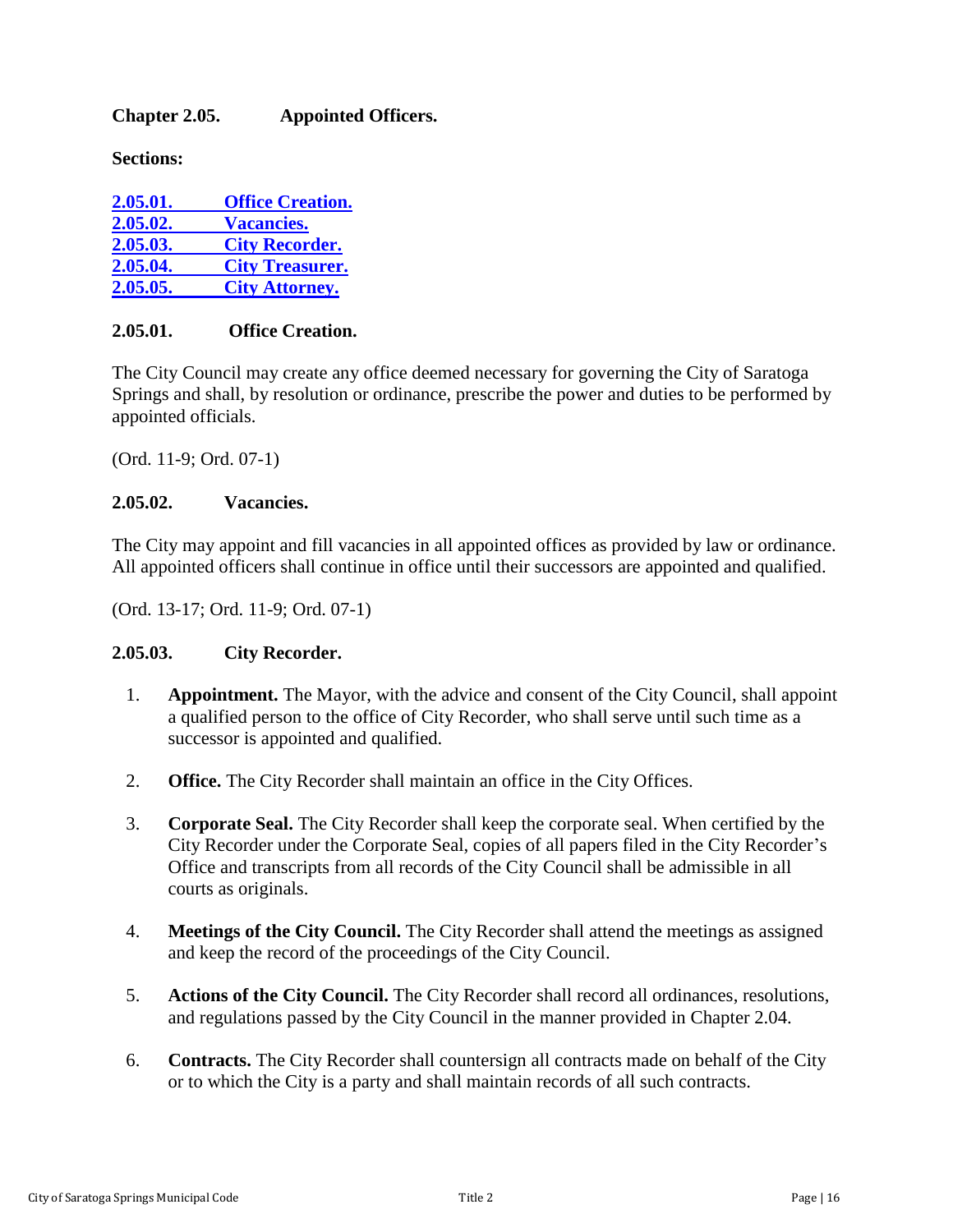- 7. **Elections and Appointments.** The City Recorder shall manage all municipal election procedures and requirements as provided in the Utah Code and shall keep a record of all persons elected or appointed to any office within the City, including the date of appointment or election, term of office, date of death, resignation, or removal, and name of person appointed to fill any vacancy.
- 8. **Limitations.** The City Recorder shall not serve as the City Treasurer or perform any of the financial duties of the Finance Director.
- 9. **Records of the City.** Except for financial records maintained by the City Finance Director in § 2.03.08, the City Recorder shall keep all the books, records, accounts, and documents of the City Recorder's Office required by law. Such records shall be open for public inspection pursuant to the provisions of the Utah Government Records Access and Management Act.
- 10. **Additional Duties.** The City Recorder shall perform such other and further duties as required by law and as the City Council may provide by ordinance, resolution, regulation, or directive.

(Ord. 19-16; Ord. 13-17; Ord. 12-10; Ord. 11-9; Ord. 07-1)

## <span id="page-16-0"></span>**2.05.04. City Treasurer.**

- 1. **Appointment.** The Mayor, with the advice and consent of the City Council shall appoint a qualified person to the office of City Treasurer, who shall serve until a successor is appointed and qualified. The City Treasurer shall serve at the direction of the City's Finance Director.
- 2. **Subject to Finance Director's Lawful Directions.** All duties provided in this Section as subject to the lawful direction by the City's Finance Director. The City Treasurer shall comply with all lawful instructions of the Finance Director, regardless of any provision to the contrary.

#### **3. Duties Generally.**

- a. The City Treasurer is custodian of all money, bonds, or other securities of the city.
- b. The City Treasurer shall:
	- i. Determine the cash requirements of the city and provide for the investment of all money by following the procedures and requirements of Title 51, Chapter 7, State Money management Act;
	- ii. Receive all public funds and money payable to the city, within three business days after collection, including all taxes, licenses, fines, and intergovernmental revenue;
	- iii. Keep an accurate detailed account of all money received under Subsection (2)(b) in the manner provided in this chapter and as directed by the legislative body of the city by ordinance or resolution; and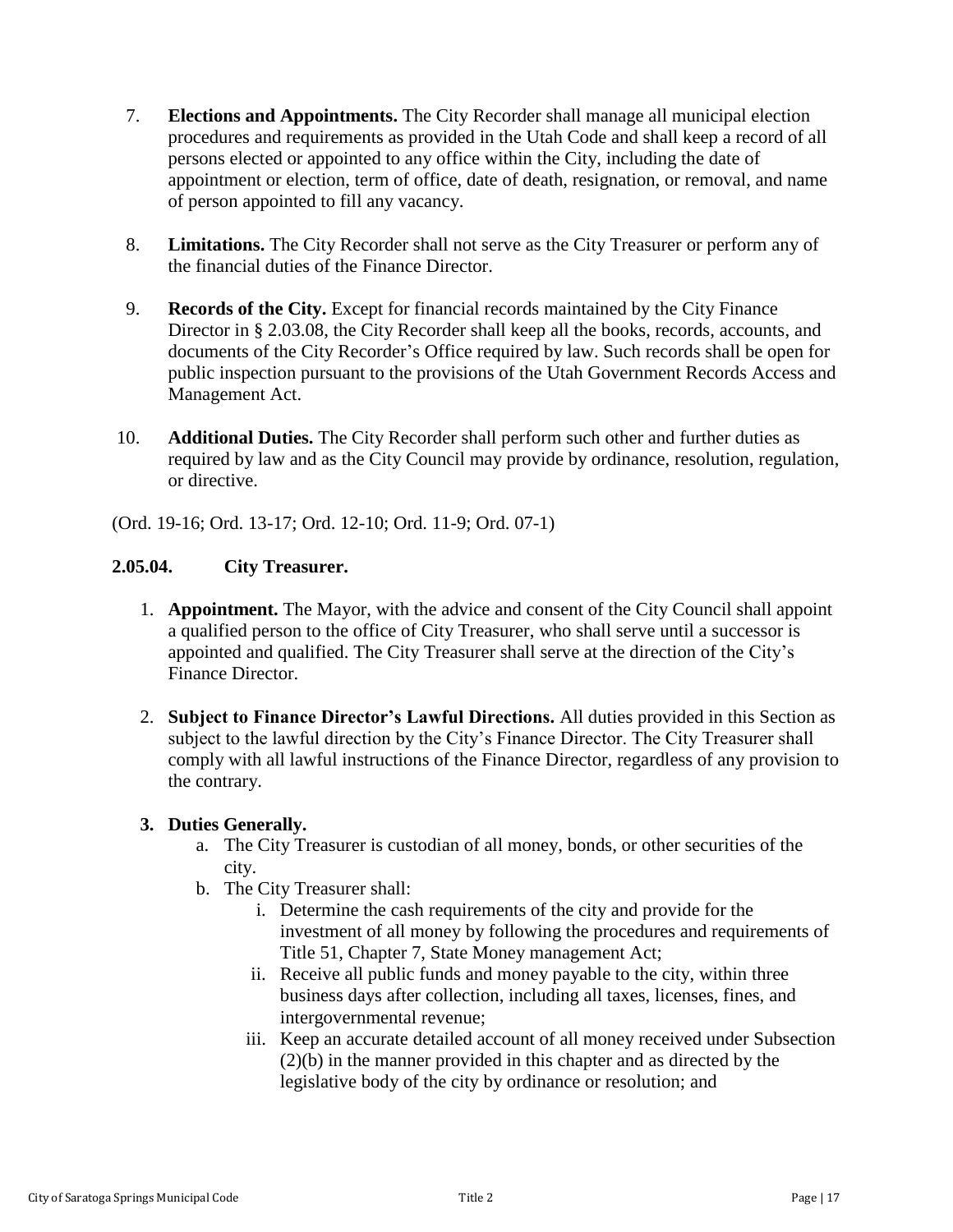- iv. Collect all special taxes and assessments as provided by law and ordinance.
- 4. **Custodian.** The City Treasurer shall be the custodian of all money, bonds, or other securities belonging to the City.
- 5. **Collections.** The City Treasurer shall cause to be collected and received all monies payable to the City, including taxes, assessments, licenses, fines, forfeitures, service charges, fees, and other revenues of the City. The City Treasurer shall keep an accurate account of all monies received hereunder and shall promptly deposit all such monies in the appropriate bank accounts of the City. The City Treasurer shall keep all money belonging to the City separate and distinct from his or her own money.
- 6. **Receipts.** The City Treasurer shall give or cause to be given to every person paying money to the City Treasury, a receipt or other evidence of payment therefore, specifying the date of payment and the account paid. The City Treasurer shall file a duplicate of such receipt, a summary report, or other evidence of payment in the office of the City Recorder.
- 7. **Checks.** The City Treasurer shall sign all checks prepared by the Finance Director, City Recorder, or other person designated by the City Council and shall, prior to affixing said signature, determine or cause to be determined that sufficient funds are on deposit in the appropriate bank account of the City to honor such check.
- 8. **Warrants.** In the absence of appropriate money, as set forth in Utah Code § 10-6-140, the City Treasurer shall pay all warrants in the order in which presented and as money becomes available for payment thereof in the appropriate funds of the City. The City Treasurer shall note upon the back of each warrant presented the date of presentation and the date of payment.
- 9. **Special Assessments.** All money received by the City Treasurer on any special assessment shall be applied to the payments of the improvement for which the assessment was made. The money shall be used for the payment of interest and principal on bonds or other indebtedness issued in settlement thereof, and shall be used for no other purpose whatever, except as otherwise provided in Section 10-6-131.
- 10. **Deposit of City Funds; Commingling with Personal Funds; Suspension**. The City Treasurer shall promptly deposit all City funds in the appropriate bank accounts of the City. It shall be unlawful for any person to commingle City funds with his or her own money. Whenever it shall appear that the City Treasurer or any other officer is making profit out of public money, or is using the same for any purpose not authorized by law, such City Treasurer or officer shall be suspended from office.
- 11. **Accounting.** The City Treasurer shall keep an accurate and detailed accounting of all transactions, receipts, collections, disbursements and other matters within the Treasurer's charge as provided by state law or as the City may by ordinance or resolution direct.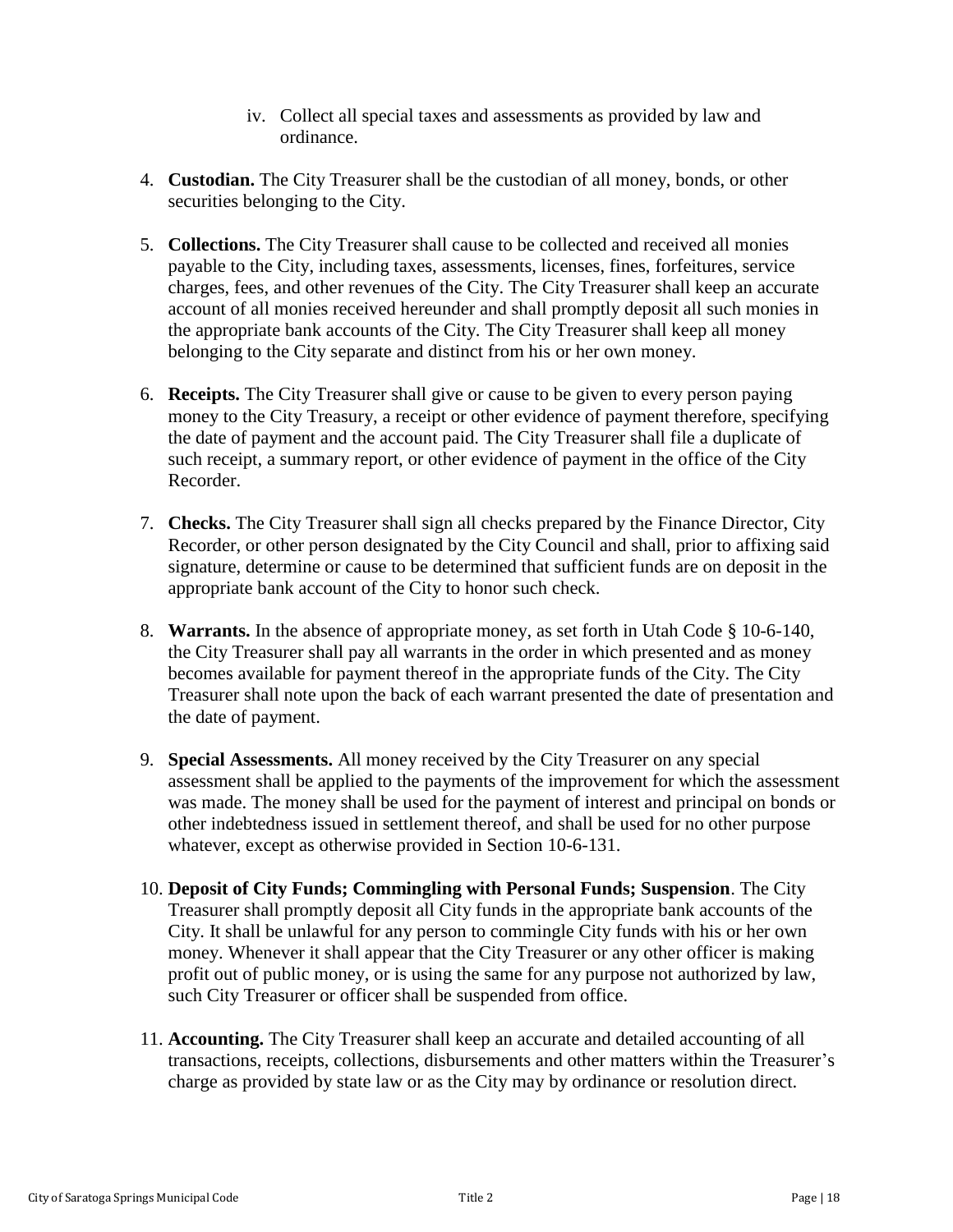- 12. **Limitations.** The City Treasurer shall not serve as the City Recorder.
- 13. **Additional Duties.** The City Treasurer shall perform such other and further duties as required by law, as lawfully directed by the City Manager or Finance Director, and as the City Council may provide by ordinance, resolution, regulation, or directive.

(Ord. 19-16; Ord. 13-17; Ord. 12-10; Ord. 11-9; Ord. 07-1)

### <span id="page-18-0"></span>**2.05.05. City Attorney.**

#### 1. **Appointment.**

- a. The City Attorney shall be appointed by a majority vote of the City Council.
- b. The City may contract with or retain an attorney licensed to practice law in the State of Utah. The City may make a separate contract with an attorney or attorneys for performance of other legal services.
- c. All attorneys under contract with the City shall communicate and coordinate with the City Attorney as necessary to properly correlate their efforts.

### 2. **Duties.**

- a. The City Attorney shall act as legal advisor to the City in all matters pertaining to contracts with or by the City or questions of legality arising out of any law, ordinance or otherwise.
- b. The City Attorney shall appear on behalf of the City in all suits at law or in equity in which the City is a party, and shall prosecute or defend them, as the case may be, in all courts until they are finally disposed of.
- c. The City Attorney shall advise all City officers in relation to their official duties, prepare and draft all ordinances, resolutions, and regulations as the City Council or City Manager may from time to time request, and perform such other duties as the ordinances of the City and the general laws require or as the City Council may direct.
- d. The City Attorney may, with consent of the City, retain special counsel on matters pertaining to the legal affairs of the City if the same is deemed necessary and desirable and such special counsel shall be compensated by the City.
- e. The City Attorney shall, when requested to do so, furnish written opinions on subjects submitted by the City Council or by the City Manager.
- 3. **Additional Duties.** The City Attorney shall perform such other and further duties and have such powers as specified in the Utah Code and as the City Council may provide by ordinance, resolution, regulation, or directive.

(Ord. 19-16; Ord. 13-17; Ord. 11-9; Ord. 07-1)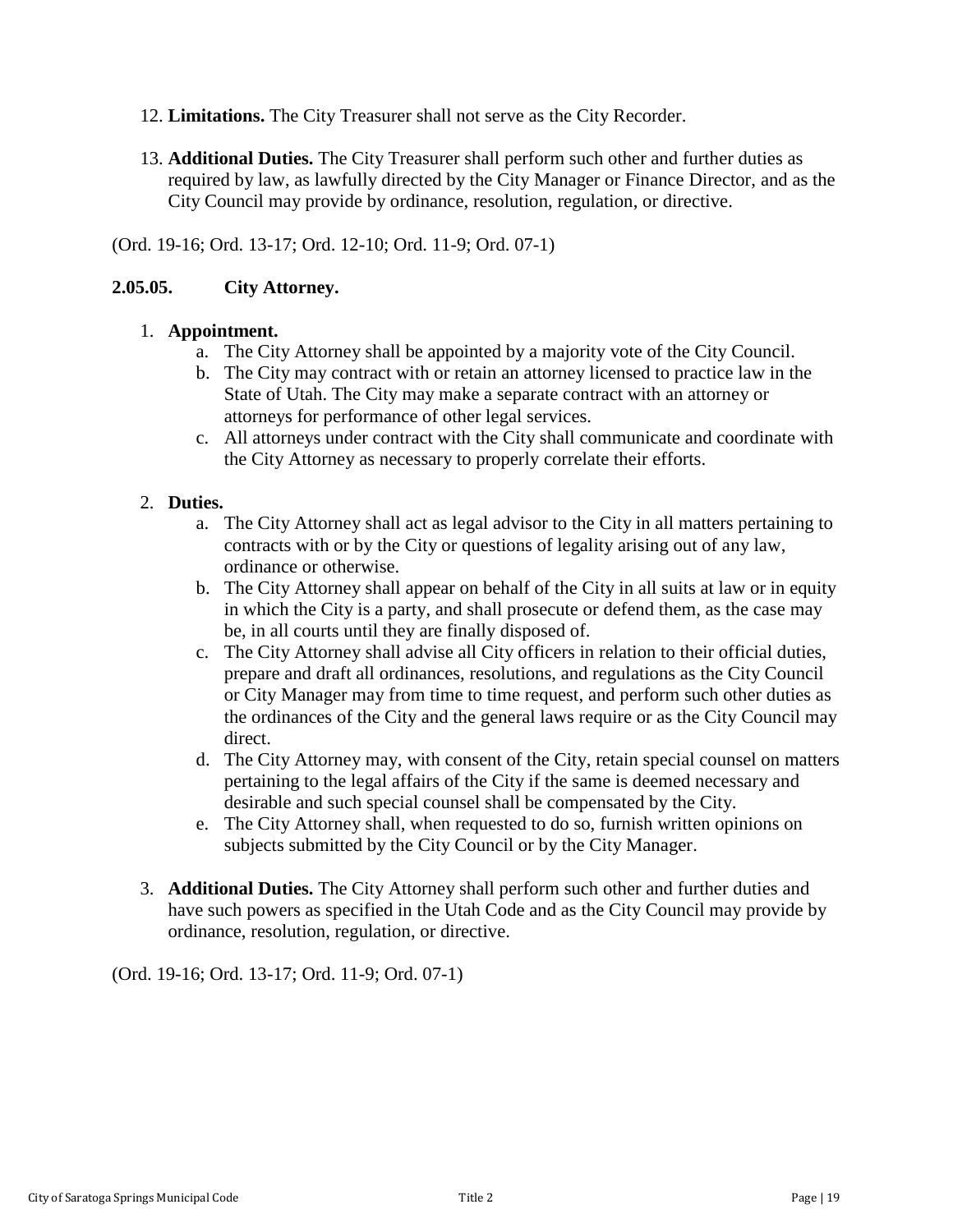<span id="page-19-0"></span>**Chapter 2.06. Taking Office.**

**Sections:**

| 2.06.01. | <b>Eligibility for Mayor and Council Members.</b>      |
|----------|--------------------------------------------------------|
| 2.06.02. | <b>Election of Mayor and Council Members.</b>          |
| 2.06.03. | <b>Campaign Financial Statements.</b>                  |
| 2.06.04. | <b>Term of Office for Mayor and Council Members.</b>   |
| 2.06.05. | <b>Vacancies in Office of Mayor or Council Member.</b> |
| 2.06.06. | <b>Oath of Office.</b>                                 |
| 2.06.07. | <b>Reserved.</b>                                       |
| 2.06.08. | <b>Duties and Powers Defined.</b>                      |
| 2.06.09. | <b>Official Neglect or Misconduct.</b>                 |
| 2.06.10. | <b>Transfer of Records.</b>                            |
|          |                                                        |

#### <span id="page-19-1"></span>**2.06.01. Eligibility for Mayor and Council Members.**

1. **Chosen by Voters.** The Mayor and Council Members shall be elected by the registered voters of the City of Saratoga Springs.

#### 2. **Resident and Registered Voter.**

- a. As provided by Utah Code § 10-3-301, any person elected to the office of Mayor or Council Member must be a resident of and a registered voter in the City of Saratoga Springs.
- b. Each elected officer of the City of Saratoga Springs shall maintain residency within the boundaries of the City during his or her term of office in accordance with the Utah Code.
- c. If an elected officer of the City establishes his or her principal place of residence outside the municipality during his or her term of office, that person's elected office is automatically vacant.
- d. If an elected officer is absent from the City anytime during his or her term of office for a continuous period of more than sixty days without the consent of the City Council, that person's elected office is automatically vacant.

(Ord. 13-17; Ord. 11-9; Ord. 07-1)

#### <span id="page-19-2"></span>**2.06.02. Election of Mayor and Council Members.**

- 1. **Elected.** The Mayor and Council Members shall be elected in an at-large municipal election held on the Tuesday after the first Monday in November, as provided in Utah Code §§ 10-3-201 and 10-3-205.
- 2. **Procedure.** The municipal elections and primary elections for Mayor and Council Members shall be conducted in the manner provided for in the Utah Election Code for Cities as set forth in Utah Code §§ 20A-9-203 and 20A-9-404.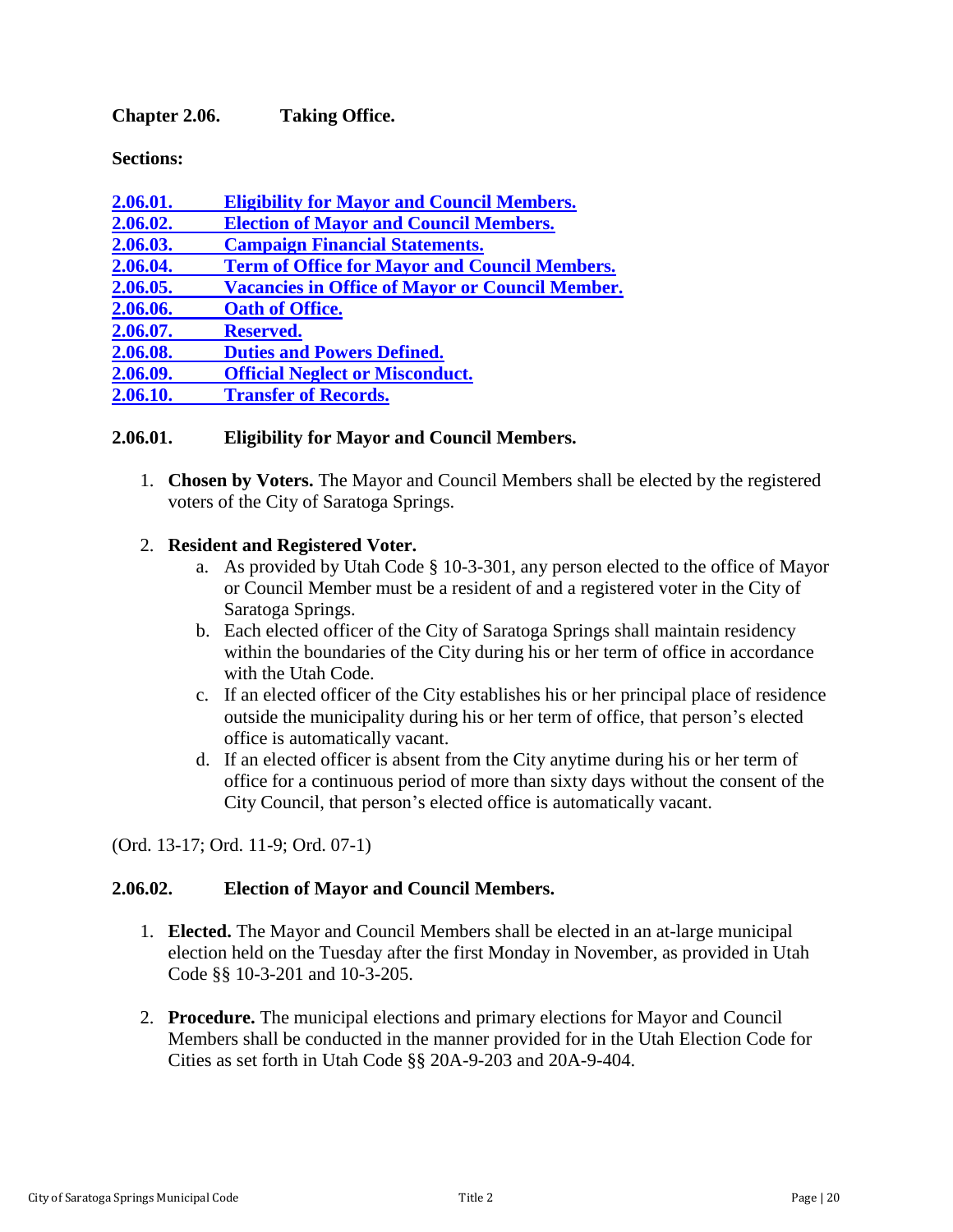- 3. **Precincts.** As provided in Utah Code § 20A-5-301, the City Council may combine two or more regular county voting precincts into one municipal voting precinct for purposes of an election if it designates the location and address of that combined voting precinct. If only two precincts are combined, the polling place shall be within the combined precinct or within one-half mile of the boundaries of the combined voting precinct. If more than two precincts are combined, the polling place should be as near as practical to the middle of the combined precincts.
- 4. **Primary Elections.** No primary elections shall be held for the offices of Mayor or City Council Members and all openings for such offices shall be filled at the November general municipal election of the City of Saratoga Springs, unless:
	- a. the number of candidates exceeds twice the number of offices to be filled; or
	- b. the primary election is otherwise required by law.

In either of these cases a primary election shall be held in the manner provided in the Utah Election Code, as set forth in Utah Code § 20A-9-404.

5. **Designation of Council Seats.** All Council seats are "at-large" seats and no districts or geographic areas have been designated or authorized for the purpose of public elections under the City's ordinances.

(Ord. 19-16; Ord. 11-9; Ord. 07-1)

#### <span id="page-20-0"></span>**2.06.03. Campaign Financial Statements.**

- 1. **General.** All candidates for elective municipal office shall comply with the campaign finance disclosure or statement requirements set forth in this Chapter and Utah Code Section 10-3-208. In the event of a conflict between this Section, City Code provision, or Utah Code Section 10-3-208, the more stringent provision shall prevail.
- 2. **Definitions.** The following definitions shall be applicable to this Chapter:
	- a. "**Candidate"** means any person who:
		- i. files a declaration of candidacy for an elective office of the City; or
		- ii. received contributions or made expenditures or consents to another person receiving contributions or making expenditures with a view to bringing about such person's nomination or election to such office.
	- b. **"Contribution"** means any of the following when done for political purposes:
		- i. a gift, subscription, donation, loan, advance, or deposit of money or anything of value given to the candidate;
		- ii. an express, legally enforceable contact, promise, or agreement to make a gift, subscription, donation, unpaid or partially unpaid loan, advance, or deposit of money or anything of value to the candidate;
		- iii. any transfer of funds from another reporting entity to the candidate;
		- iv. compensation paid by any person or reporting entity other than the candidate for personal services provided without change to the candidate;
		- v. a loan made by a candidate deposited to the candidate's own campaign; and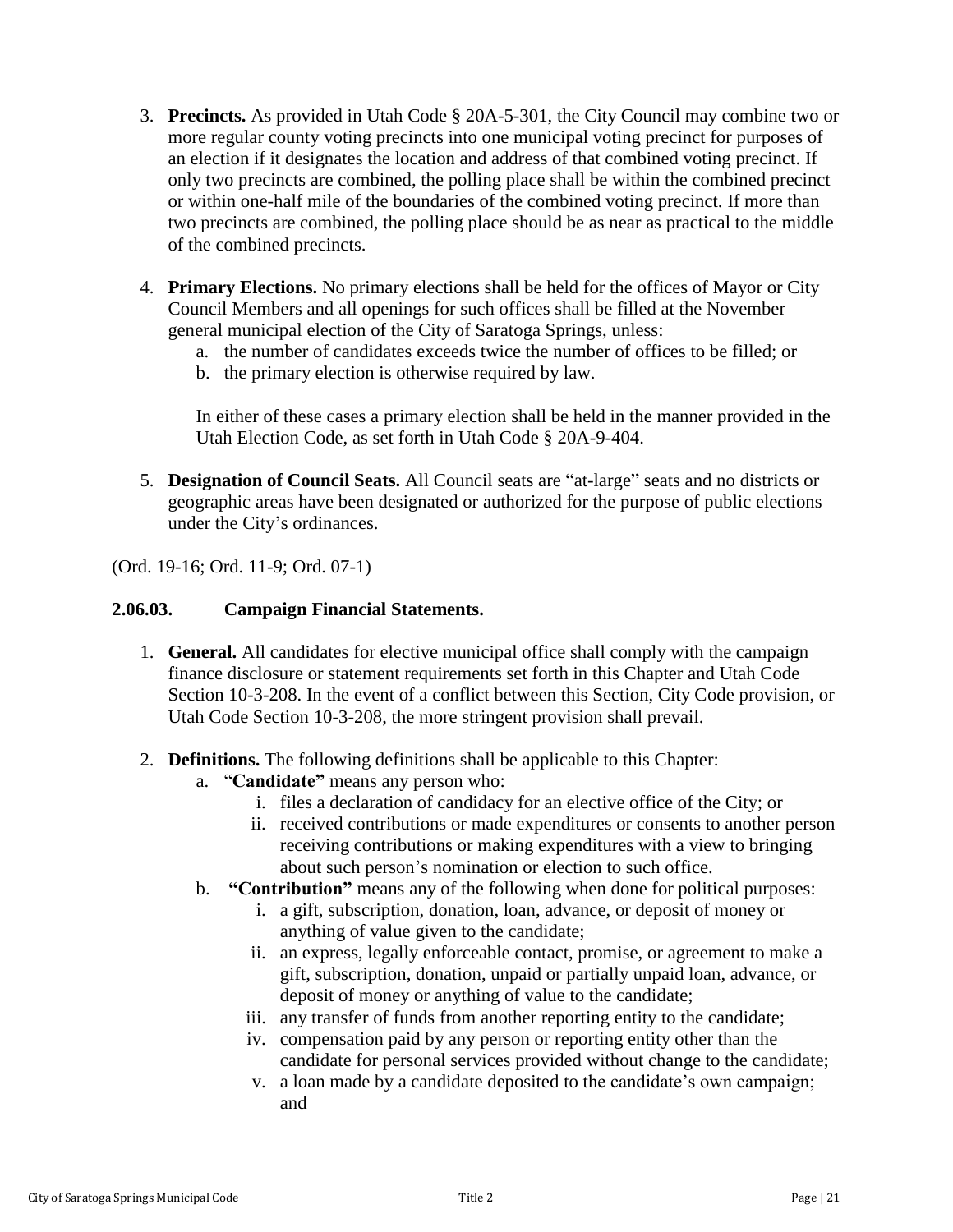- vi. an in-kind contribution meaning anything of value other than money, that is accepted by or coordinated with a candidate.
- c. **"Expenditure"** means any of the following made by a candidate or an agent of the candidate on behalf of the candidate;
	- i. any disbursement from contributions, receipts, or from a campaign account described in Section 3.a.
	- ii. a purchase, payment, donation. Distribution, loan, advance, deposit, gift of money, or anything of value made for political purpose;
	- iii. an express, legally enforceable contract, promise, or agreement to make any purchase, payment, donation, distribution, loan, advance, deposit, gift of money, or anything of value for a political purpose;
	- iv. compensation paid by a candidate for personal services rendered by a person without charge to a reporting entity;
	- v. a transfer of funds between the candidate and a candidate's personal campaign committee as defined in U.C.A. Section 20A-11-101; or
	- vi. goods or services provided by a reporting entity to or for the benefit of the candidate for political purposes at less than fair market value.
	- vii. "Expenditure" does not include services provided without compensation by an individual volunteering a portion or all of the individual's time on behalf of a candidate, or money lent to a candidate by a financial institution in the ordinary course of business.

## 3. **Separate Campaign Account.** Each candidate:

- a. shall deposit a contribution in a separate campaign account in a financial institution; and
- b. may not deposit or mingle any campaign contributions received into a personal or business account.
- 4. **Filing of Campaign Finance Statements.** Each candidate for elective office shall file with the City Recorder a dated and signed campaign finance statement that complies with this Chapter and Utah Code 10-3-208. Forms shall be made available by the City. Other forms in substantially the same format are also acceptable.

## 5. **Time of Filing.**

- a. Each candidate for municipal office shall file a campaign finance statement at least seven days before the primary election.
- b. Each candidate for municipal office who is not eliminated at the primary election shall file additional campaign finance statement at least seven days before the general election and at least once within thirty days following the general election.
- c. Each candidate for municipal office who is eliminated at the primary election shall file a final campaign finance statement within thirty days of the date of the primary election.

# 6. **Contents of Campaign Finance Statement.**

a. The campaign finance statement filed seven days before the election shall report all of the candidate's itemized and total: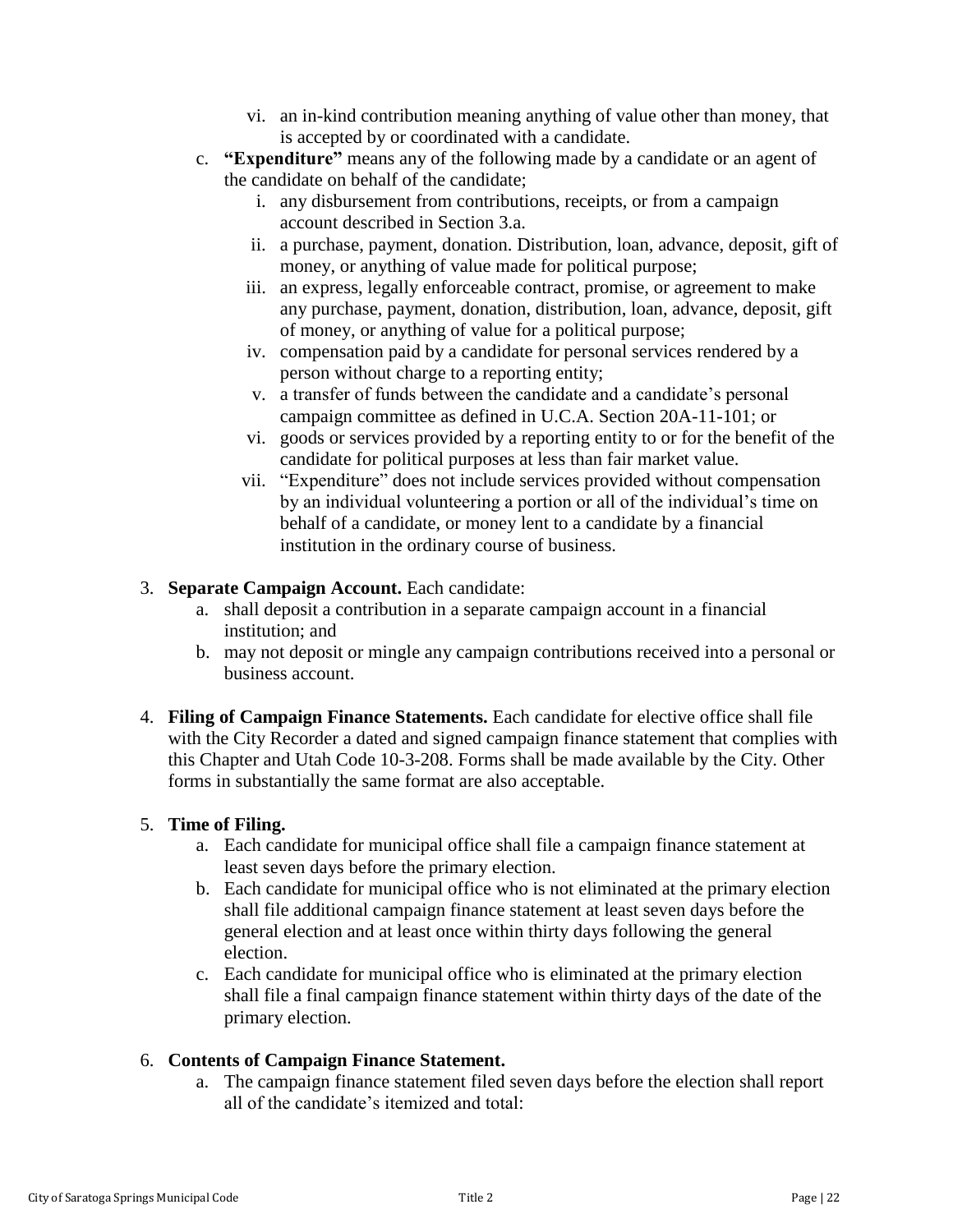- i. contributions, including in-kind and other nonmonetary contributions, received up to and including five days before the campaign finance statement is due, excluding a contribution previously reported; and
- ii. expenditures made up to and including five days before the campaign finance state is due, excluding an expenditure previously reported.
- b. The campaign finance statement shall identify:
	- i. for each contribution, the amount of the contribution and the name of the donor, if known; and
	- ii. for each expenditure, the amount of the expenditure and the name of the recipient of the expenditure; or
- c. Each campaign finance statement shall report the total amount of all contributions and expenditures if the candidate receives \$500 or less in contributions and spends \$500 or less on the candidate's campaign.
- d. Within 30 days after receiving a contribution that is cash or a negotiable instrument, exceeds the anonymous contribution limit of \$50 for each calendar year, and is from a donor whose name is unknown, a candidate shall disburse the amount of the contribution to:
	- i. The City Treasurer for deposit into the City's general fund; or
	- ii. An organization that is exempt from federal income taxation under Section 501(c)(3). Internal Revenue Code.
- 7. **Penalties for Noncompliance.** Any candidate who fails to comply with the provisions of this Section shall be subject to any penalties as specified by law. Additionally, the City Recorder may take any action allowed under Utah Code 10-3-208.

(Ord. 21-7; Ord. 19-16; Ord. 13-17; Ord. 11-9; Ord. 07-1)

## <span id="page-22-0"></span>**2.06.04. Term of Office for Mayor and Council Members.**

The elected Mayor and Council Members shall begin their term of office at 12:00 noon on the first Monday in January following their election, and shall continue in office for four years thereafter and until their respective successors are chosen and qualified, except in case of death, resignation, removal, or disqualification from office.

(Ord. 11-9; Ord. 07-1)

## <span id="page-22-1"></span>**2.06.05. Vacancies in Office of Mayor or Council Member.**

- 1. If any vacancy occurs in the office of Mayor or Council Member of the City, the City Council shall appoint a registered voter in the City who meets the qualifications for office established in Utah Code § 10-3-301, to fill the unexpired term of office vacated until the January following the next municipal election.
- 2. Before acting to fill the vacancy, the City Council shall:
	- a. give public notice of the vacancy at least two weeks before the City Council meets to fill the vacancy;
	- b. identify in the notice: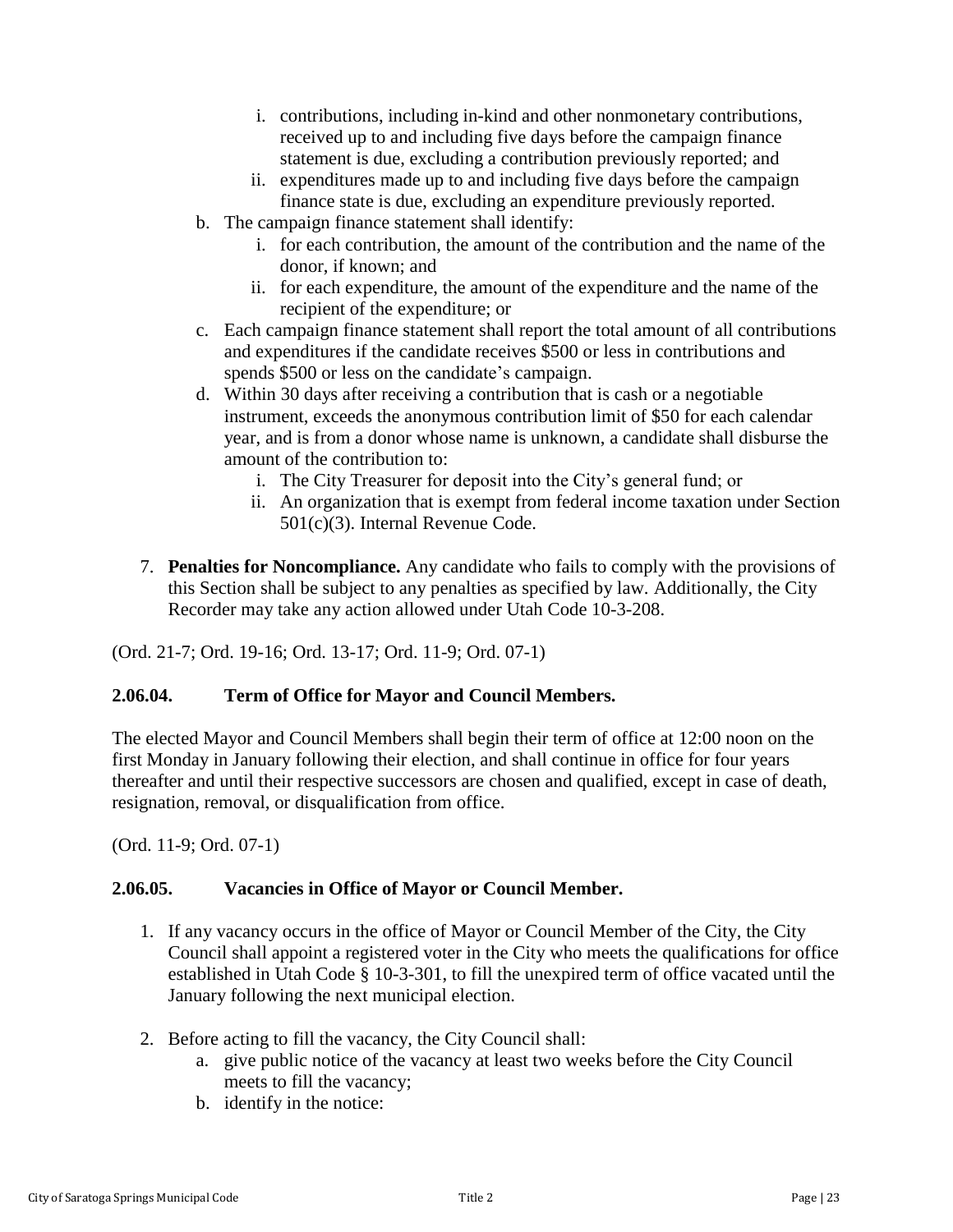- i. the date, time, and place of the meeting where the vacancy will be filled;
- ii. the person to whom a person interested in being appointed to fill the vacancy may submit his or her name for consideration; and
- iii. any deadline for submitting an interested person's name; and
- c. in an open meeting, interview each person meeting the qualifications for office, whose name was submitted for consideration regarding the person's qualifications.
- 3. If, for any reason, the City Council does not fill the vacancy within thirty days after the vacancy occurs, the City Council shall vote upon the names that have been submitted. The two persons having the highest number of votes of the City Council after a first vote is taken shall come before the City Council and the City Council shall vote again.
- 4. If neither candidate receives a majority vote of the City Council at that time, the vacancy shall be filled by lot in the presence of the City Council.
- 5. A vacancy in the office of Mayor or City Council member shall be filled by an interim appointment, followed by an election to fill a two year term, if:
	- a. the vacancy occurs, or a letter of resignation is received, by the City Council at least fourteen days before the deadline for filing for election in an odd-numbered year; and
	- b. two years of the vacated term will remain after the first Monday of January following the next municipal election.
- 6. In appointing an interim replacement, the City Council shall:
	- a. comply with the notice requirements of this Section; and
	- b. in an open meeting, interview each person meeting the qualifications for office whose name was submitted for consideration regarding the person's qualifications.

(Ord. 13-17; Ord. 11-9; Ord. 07-1)

#### <span id="page-23-0"></span>**2.06.06. Oath of Office.**

- 1. **Required.** Before entering on their respective duties, all officers of the City of Saratoga Springs, whether elected or appointed, shall take the constitutional oath of office as set forth in Article IV, 10 of the Constitution of Utah.
- 2. **Time.** Elected officials shall take their oath of office at 12:00 noon on the first Monday in January following their election or as soon thereafter as is practical. Appointed officers shall take their oath of office at any time before entering on their duties.
- 3. **Administered.** The oath of office shall be administered by the City Recorder, any Judge, or any Notary Public.
- 4. **Filed.** All oaths of office shall be filed with the City Recorder.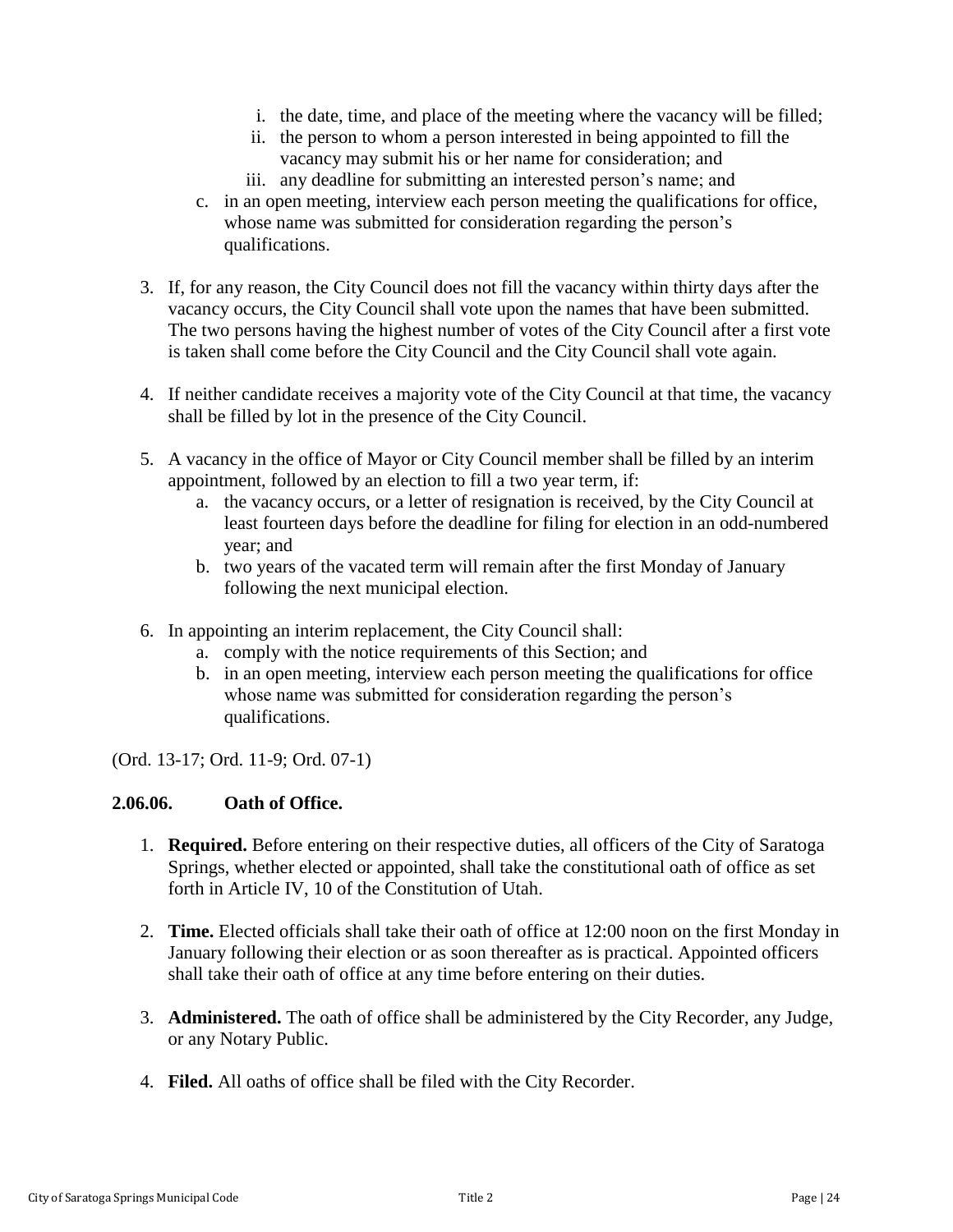5. **Failure to Comply.** No official act of any officer shall be invalid for the reason that he or she failed to take the oath of office.

(Ord. 13-17; Ord. 11-9; Ord. 07-1)

### <span id="page-24-0"></span>**2.06.07. Reserved.**

### <span id="page-24-1"></span>**2.06.08. Duties and Powers Defined.**

The duties, powers, and privileges of all elected and appointed officers of the City shall be defined by the City Council pursuant to State law.

(Ord. 11-9; Ord. 07-1)

## <span id="page-24-2"></span>**2.06.09. Official Neglect or Misconduct.**

In any case, if an officer of the City willfully omits to perform a duty, or willfully and corruptly commits oppression, misconduct, misfeasance, or malfeasance in office, the person is guilty of a class A misdemeanor, shall be removed from office, and is not eligible for any City office thereafter.

(Ord. 11-9; Ord. 07-1)

### <span id="page-24-3"></span>**2.06.10. Transfer of Records.**

Every officer and employee of the City upon expiration of his or her term for any cause whatsoever shall, within five days after notification and request to do so, deliver to his or her successor all books and records which may be property of the City.

(Ord. 11-9; Ord. 07-1)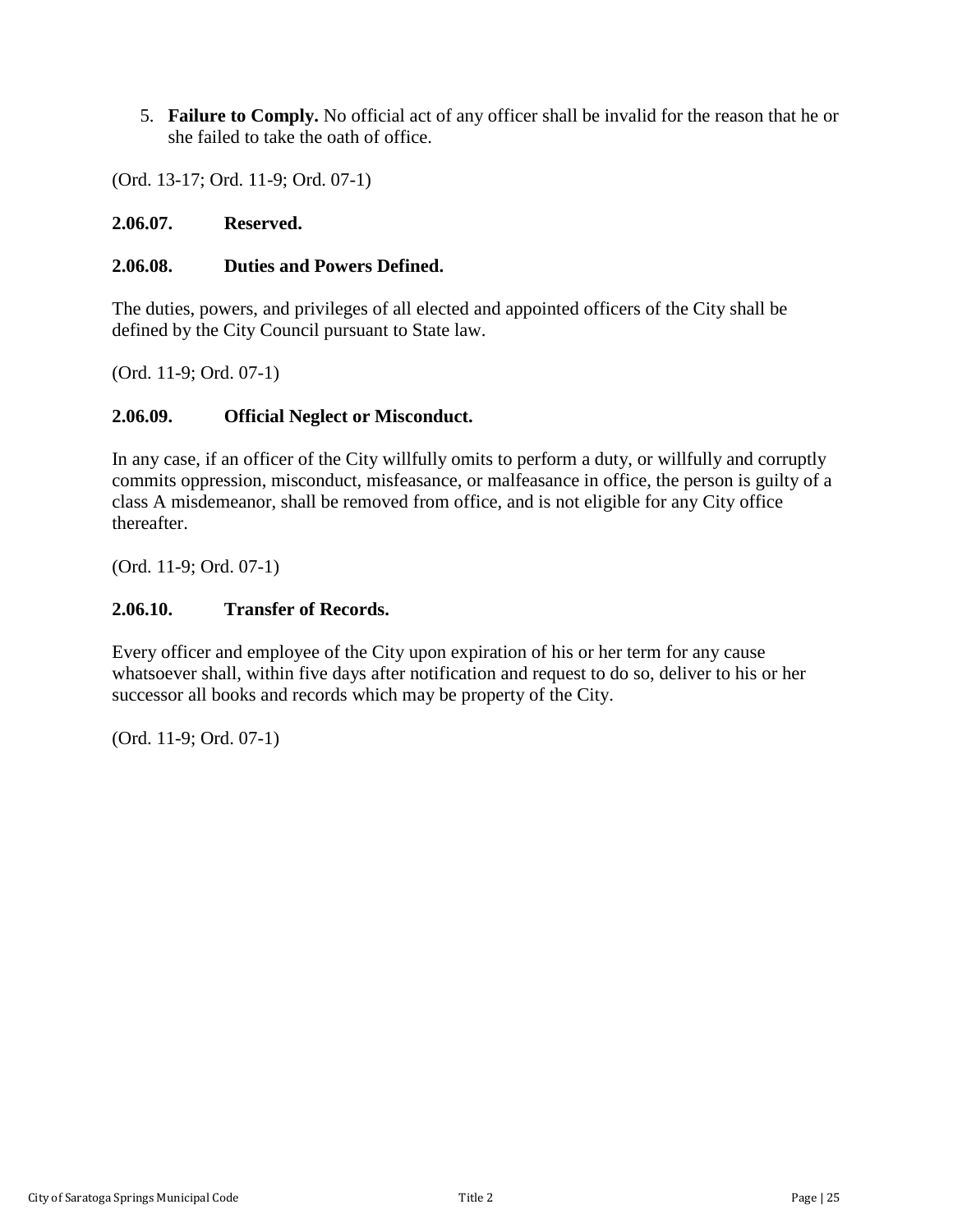### <span id="page-25-0"></span>**Chapter 2.07. Electronic Meetings.**

**Sections:**

| 2.07.01. | <b>Definitions.</b>                      |
|----------|------------------------------------------|
| 2.07.02. | <b>Electronic Meetings Authorized.</b>   |
| 2.07.03. | <b>Procedure for Electronic Meeting.</b> |

#### <span id="page-25-1"></span>**2.07.01. Definitions.**

As used in this Chapter:

- 1. **"Anchor location"** means the physical location from which the electronic meeting originates or from which the participants are connected.
- 2. **"Electronic meeting"** means a meeting convened or conducted by a public body by means of a telephonic, telecommunications, computer conference, or other electronic means.
- 3. **"Electronic notice"** means electronic mail or fax.
- 4. **"Monitor"** means to:
	- a. hear live, by speaker, or by other equipment all of the public statements of each member of the public body who is participating in a meeting; or
	- b. see, by computer screen or other visual medium, all public statements of each member of the public body who is participating in a meeting.
- 5. **"Participate"** means the ability to communicate with all of the members of the public body, either verbally or electronically, so that each member of the public body can hear or see the communication.
- 6. **"Public body"** shall have the same definition as "public body" in the Utah Open and Public Meetings Act, Utah Code Chapter 52-4.
- 7. **"Public hearing"** means a meeting at which comments from the public will be accepted.
- 8. **"Public statement"** means a statement made in the ordinary course of business of the public body with the intent that all other members of the public body receive it.

(Ord. 11-10)

## <span id="page-25-2"></span>**2.07.02. Electronic Meetings Authorized.**

Any public body of the City of Saratoga Springs may, by following the procedures and requirements of this Chapter, convene and conduct an electronic meeting. A member of the public body participating remotely is included in the calculation of a quorum. The public body convening or conducting an electronic meeting shall: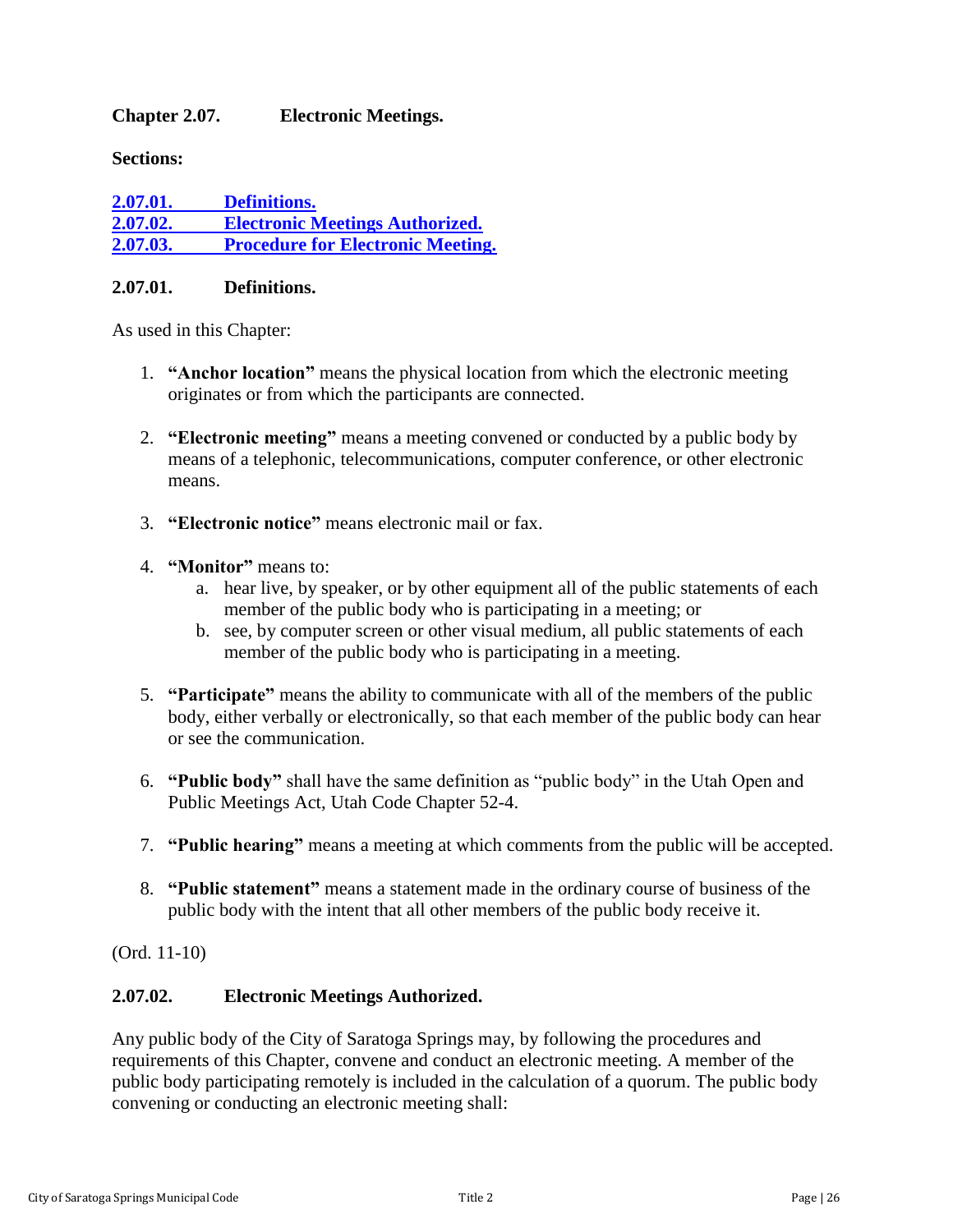- 1. give public notice of the meeting at the anchor location and otherwise meet the requirements of Utah Code § 52-4-202;
- 2. provide notice of the electronic meeting to the members of the public body at least twenty-four hours before the meeting so that they may participate in and be counted as present for all purposes, including the determination that a quorum is present; and
- 3. provide in the public notice a description of how the members will be connected to the electronic meeting.

(Ord. 22-19; Ord. 11-10)

### <span id="page-26-0"></span>**2.07.03. Procedure for Electronic Meeting.**

- 1. The procedures to be followed at the electronic meeting shall be the same as those followed by the public body in a non-electronic meeting of the public body. The Mayor/Chair or Mayor/Chair Pro-Tem shall conduct the meeting and the meeting shall be held pursuant to the agenda posted for that meeting.
- 2. Prior to commencing the electronic meeting, an electronic link shall be established with all participants and the anchor location. Minutes shall be kept for the meeting in accordance with the requirements of the Utah Open and Public Meetings Act. Following passage of a motion to adjourn, the electronic link shall be terminated and the meeting shall be deemed concluded.
- 3. The primary anchor location for meetings of the public body shall be City Hall at 1307 N. Commerce Drive, Saratoga Springs, Utah. However, the public body may hold meetings in other anchor locations if the public body complies with the Open and Public Meetings Act. If the meeting is a public hearing, space and facilities will be provided at the anchor location so that interested persons and the public may attend, monitor, and participate in the open portions of the meeting.
- 4. If the meeting is connected telephonically, then a speakerphone will be connected in such a manner that comments made by the members of the public body participating electronically will be broadcast through the public address system at the anchor location. To ensure full participation of each member present, and those participating electronically, members will be given a specific opportunity to make inquiries and participate in the discussion through a roll call method. Votes taken in these circumstances shall be by roll call method, with each member audibly verbalizing their vote.
- 5. If a member or members are participating by webcast, the webcast shall be projected upon a surface with the audio being connected in such a manner that comments made by the members participating electronically will be broadcast through the public address system at the anchor location.

(Ord. 11-10)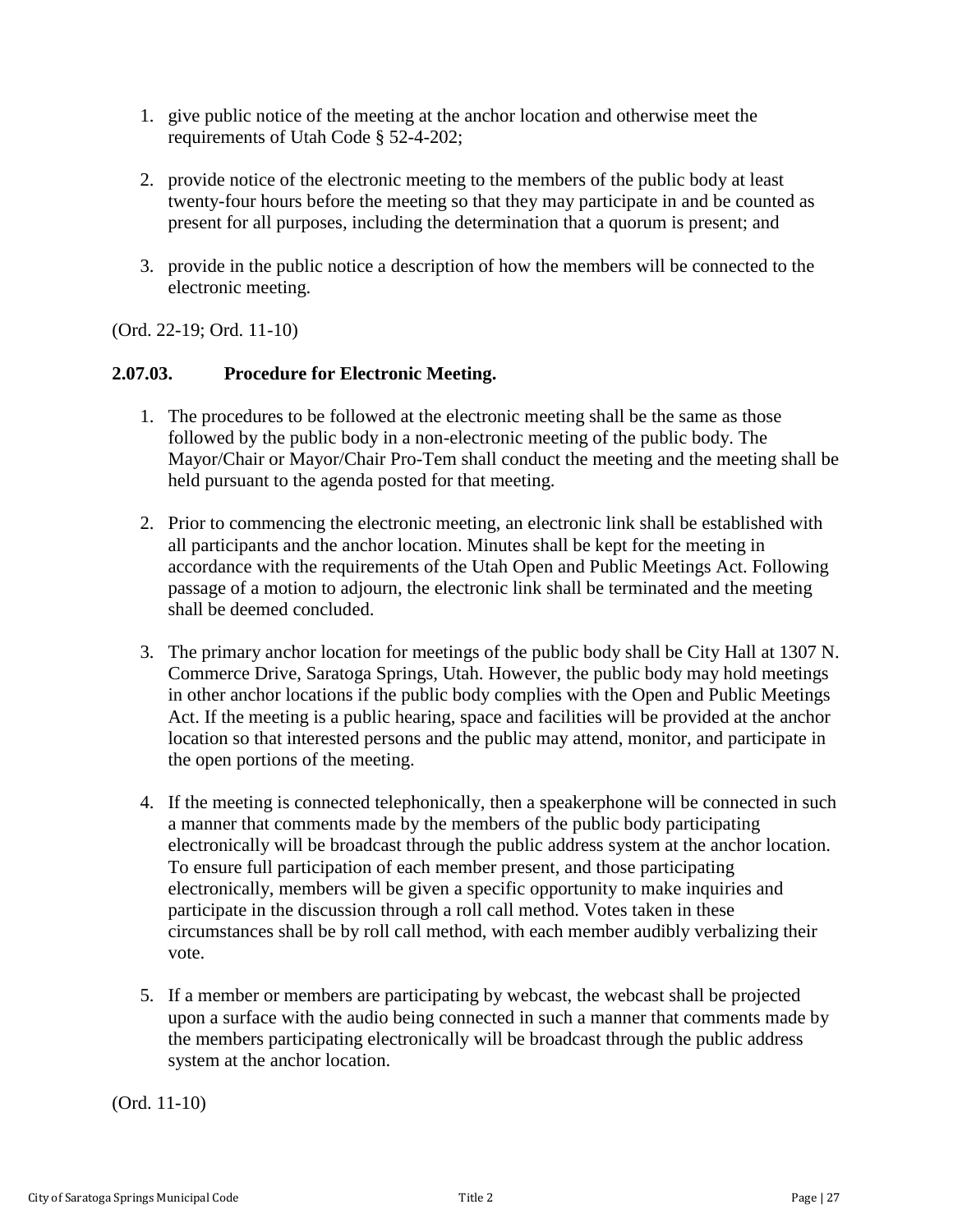### <span id="page-27-0"></span>**Chapter 2.08 Real Property Disposal**

**Sections:**

| 2.08.01. | <b>Purpose of Provisions – Statutory Authority.</b>            |
|----------|----------------------------------------------------------------|
| 2.08.02. | <b>Definitions.</b>                                            |
| 2.08.03. | Disposal of Significant Parcels of Real Property – Method.     |
| 2.08.04. | Disposal of Non-Significant Parcels of Real Property – Method. |

#### <span id="page-27-1"></span>**2.08.01. Purpose of Provisions – Statutory Authority.**

In enacting the ordinance codified in this chapter, it is the purpose of the City Council to provide for the manner of disposal of real property held by the City. Disposal of real property shall be done in accordance with this Chapter. This Section shall not apply to a vacation of a road or easement under Utah Code Chapter 10-9a.

(Ord. 20-26)

### <span id="page-27-2"></span>**2.08.02. Definitions.**

For the purposes of this chapter, the following definitions apply:

- 1. **"Full and adequate consideration"** means consideration for an interest in real property that is at least reasonably proximate to the real property interest's fair market value. Such consideration may be other than monetary; and
- 2. **"Public hearing"** means any special or regularly scheduled meeting of the City Council, for which all persons interested in the hearing's subject may appear and be heard and for which 14 days' advance public notice is published in a newspaper of general circulation in Saratoga Springs and on the Utah Public Notice Website; and
- 3. "**Real property"** means land and improvements thereon; and
- 4. **"Significant parcel of real property"** means:
	- a. A fee simple interest in a parcel of real property one acre or greater in size where the parcel of real property will be deeded or transferred through other instruments to another governmental entity for a perpetual public purpose with an accompanying deed or other instrument restriction; or
	- b. A fee simple interest in a parcel of real property .25 acres or greater in size where the parcel of real property will be deeded or transferred through other instruments to a private party or another governmental entity without a deed or other instrument restriction prohibiting non-public use of the real property.
- 5. "**Nonsignificant parcel of real property"** means:
	- a. A fee simple interest in a parcel of real property less than one acre in size where the parcel of real property will be deeded or transferred through other instruments